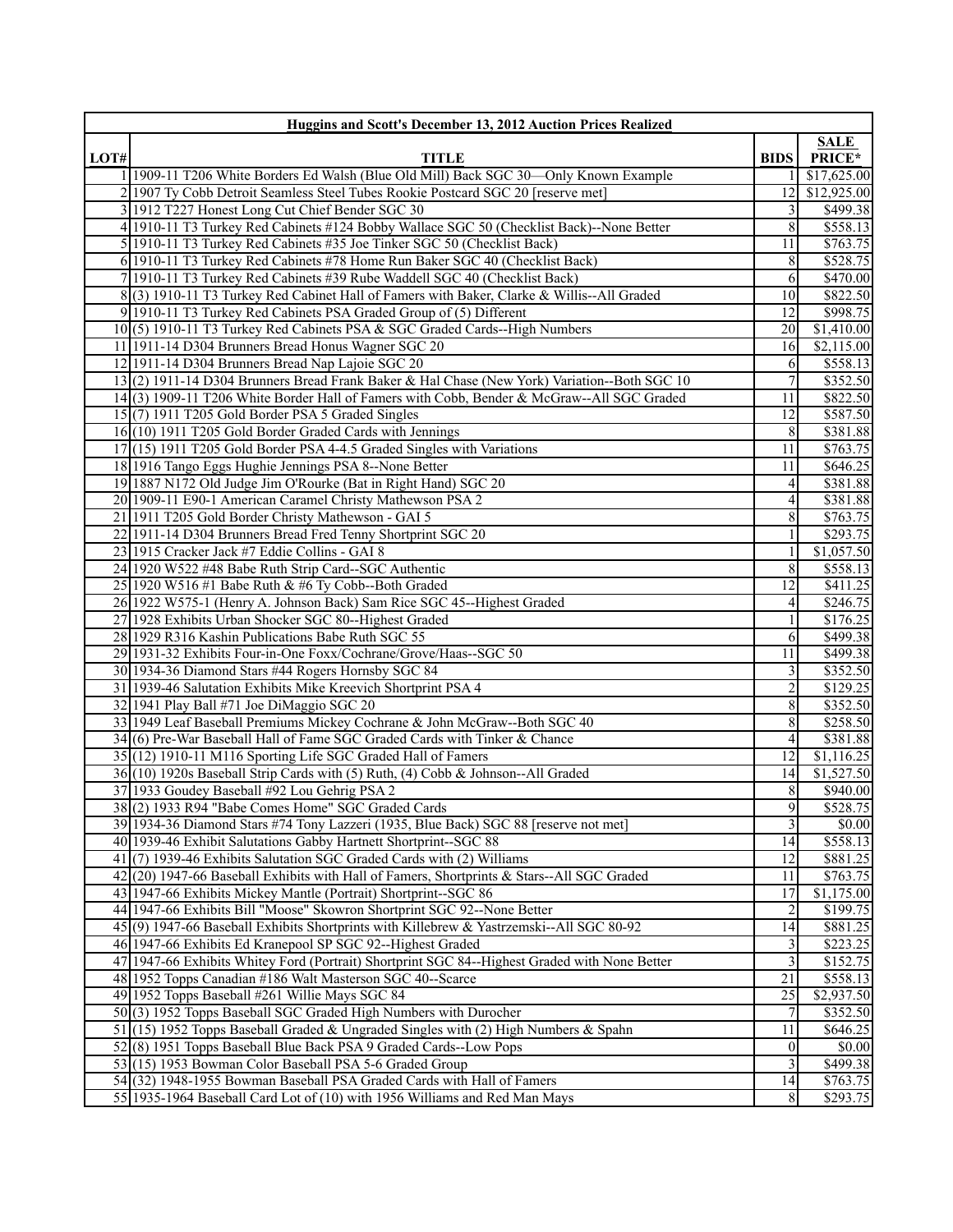| 56 1955 Bowman Baseball #202 Mickey Mantle SGC 86                                             | 12              | \$881.25               |
|-----------------------------------------------------------------------------------------------|-----------------|------------------------|
| 57 1951 Bowman Baseball #253 Mickey Mantle Rookie High Number--PSA Authentic                  | 13              | $\overline{$1,116.25}$ |
| 58 1952 Bowman Baseball #101 Mickey Mantle PSA 3                                              | 7               | \$528.75               |
| 59 1953 Bowman Color #59 Mickey Mantle PSA 3                                                  | 3               | \$381.88               |
| 60 1953 Topps Baseball #82 Mickey Mantle SGC 30                                               | 11              | \$470.00               |
| 61 1954 Dan-Dee Potato Chips Mickey Mantle SGC 35                                             | 9               | \$499.38               |
| 62 1952 Topps Baseball #307 Frank Campos SGC 30--Black Star Variation                         | 4               | \$763.75               |
| 63 1952 Topps Baseball #364 Clyde Sukeforth SGC 84                                            |                 | \$293.75               |
| 64 1958 Hires Root Beer Test Johnny Antonelli SGC 84 - Highest Graded                         | 27              | \$2,115.00             |
| 65 1958 Hires Root Beer Test Jim Busby SGC 84 - Highest Graded                                | 21              | \$2,115.00             |
| 66 1962 Topps Baseball #140 Ruth/Gehrig Metal Print Proof--GAI Authentic                      | 10              | \$499.38               |
| 67 1963 Topps Baseball #537 Pete Rose High Number SGC 86                                      | 10              | \$940.00               |
| 68 1963 Topps Baseball #537 Pete Rose Rookie SGC 80                                           |                 | \$499.38               |
|                                                                                               | 2               |                        |
| 69 1965 Topps Baseball #300 Sandy Koufax GAI Gem Mint 9.5--Highest Graded Known Example       | $\overline{c}$  | \$998.75               |
| 70(3) 1973-1978 Topps Baseball Hall of Fame SGC Graded Rookies with Brett, Molitor & Schmidt  | 4               | \$176.25               |
| 71 1979 Topps Baseball #116 Ozzie Smith Rookie SGC 96                                         | 12              | \$323.13               |
| 72 1958 Topps Mickey Mantle AS #487 (GAI 9) & 1963 Topps #173 Bombers' Best (BVG 8)           | $\mathbf{0}$    | \$0.00                 |
| 73 $(21)$ 1949-1962 Richie Ashburn PSA & SGC Graded Collection                                | 9               | \$1,292.50             |
| 74 1989 Upper Deck #1 Ken Griffey Jr. (Blank Back) BGS 8--Only Two Graded [reserve not met]   |                 | \$0.00                 |
| 75 1990 Topps #USA1 George Bush BGS 8.5--None Better                                          | 15              | \$3,818.75             |
| 76 1990 Topps Baseball #USA1 George Bush PSA 8                                                | 14              | \$3,525.00             |
| 77 1909 E95 Philadelphia Caramel Complete SGC Graded Set of (25) Cards with SGC 60 Wagner     | 17              | \$9,400.00             |
| 78 1947-66 Baseball Exhibits Near Set of (288) Different Cards with Many Stars & Shortprints  | 13              | \$763.75               |
| 79 1948 Swell Sport Thrills Complete Set of (20) Cards                                        | 12              | \$940.00               |
| 80 1948 Bowman Baseball Complete Set of (48) Cards                                            | 16              | \$1,057.50             |
| 81 1949 Bowman Baseball Near Set (185/240)                                                    | 22              | \$1,880.00             |
| 82 1953 Topps Baseball Near Set (241/274) with Mantle                                         | <sup>18</sup>   | \$2,232.50             |
| 83 1954 Red Heart Dog Food Complete SGC Graded Set of (33) Cards                              | 13              | \$1,997.50             |
| 84 1955 Robert Gould All-Star Statues Near Set (26/28) & (8) BVG Graded Cards with Banks      | 9               | \$1,292.50             |
| 85 1956 Dairy Queen/Big League Combined Set of (18) Statues                                   | 6               | \$528.75               |
| 86 1956 Topps Baseball Complete Set of (340) Cards                                            | 11              | \$1,527.50             |
| 87 1960 Topps Baseball Complete Set (572/572) with (7) PSA Graded                             | 9               | \$1,645.00             |
| 88 1960 Topps Baseball Near Set of (570/572) Cards                                            | 15              | \$1,292.50             |
| 89 1961 Topps Baseball Low Series Set (#1-522)                                                | 10              | $\overline{$998.75}$   |
| 90 1959 and 1963 Fleer Baseball Near Sets                                                     | 7               | \$558.13               |
| 91 1963 Fleer Baseball Complete SGC Graded Set of (66) Cards Plus Checklist—All SGC 70-88     | 13              | \$1,292.50             |
| 92 1963 Fleer Baseball Near Set (65/66) Plus (65) 1951 Topps Baseball Red/Blue Backs          | 11              | \$705.00               |
| 93 1963 Bazooka All-Time Greats Complete Set of (41) Cards                                    | 6               | \$282.00               |
| 94 1964 Rawlings Baseball Complete Set of (8) Premiums                                        |                 | \$176.25               |
| 95 1965 Topps Baseball Complete Set of (598) Cards with (8) PSA Graded                        | 21              | \$2,937.50             |
| 96 1965 Topps Baseball Complete Set of (598)                                                  | $\overline{11}$ | \$1,410.00             |
| 97 1966 Topps Baseball Complete Set (598/598)                                                 | 12              | $\overline{$1,116.25}$ |
| 98 1968 Topps Baseball Complete Set of (598) Cards                                            | 12              | \$1,116.25             |
| 99 1968 & 1969 Topps Baseball Near Sets                                                       | 12              | \$1,116.25             |
| 100 1969 Topps Baseball Complete Set of (664) With (14) PSA Graded                            | 21              | \$2,467.50             |
| 101 1969 Topps Baseball Master Set of (664/664) Plus (23/23) White Letters & Other Variations | 17              | \$1,410.00             |
| 102 1969 Topps Baseball Near Set of (639/664) Plus (42) Dupes                                 | 10              | \$587.50               |
| 103 1969 Topps Baseball Complete Set of (664)                                                 | $\overline{7}$  | $\overline{$646.25}$   |
| 104 1970 Topps Baseball Complete Set of (720) Cards with (15) Graded Stars [reserve met]      | 13              | \$2,115.00             |
| 105 1970 Topps Baseball Complete Set of (720)                                                 | 15              | \$940.00               |
| 106 1970 Topps Baseball Complete Set (720/720)                                                | 12              | \$558.13               |
| 107 1969-70 Bazooka All-Time Greats Complete Set on Uncut Sheet                               | $\overline{0}$  | \$0.00                 |
| 108 1970 & 1971 Topps Baseball Near Sets                                                      | 18              | $\overline{1,116.25}$  |
| 109 1971 Topps Baseball Complete Set of (752)                                                 | 19              | \$998.75               |
| 110 1964 & 1971 Topps Baseball Coins Complete Sets                                            | 10              | \$881.25               |
| 111 1971 Topps Baseball Partial Set (535/752) & 1972 Topps Baseball Complete Set (787/787)    | $20\,$          | \$1,762.50             |
| 112 1972 Topps Baseball Complete Set of (787)                                                 | 27              | \$2,350.00             |
| 113 1973 Topps Baseball Complete Set of (660) Cards                                           | 14              | \$411.25               |
|                                                                                               |                 |                        |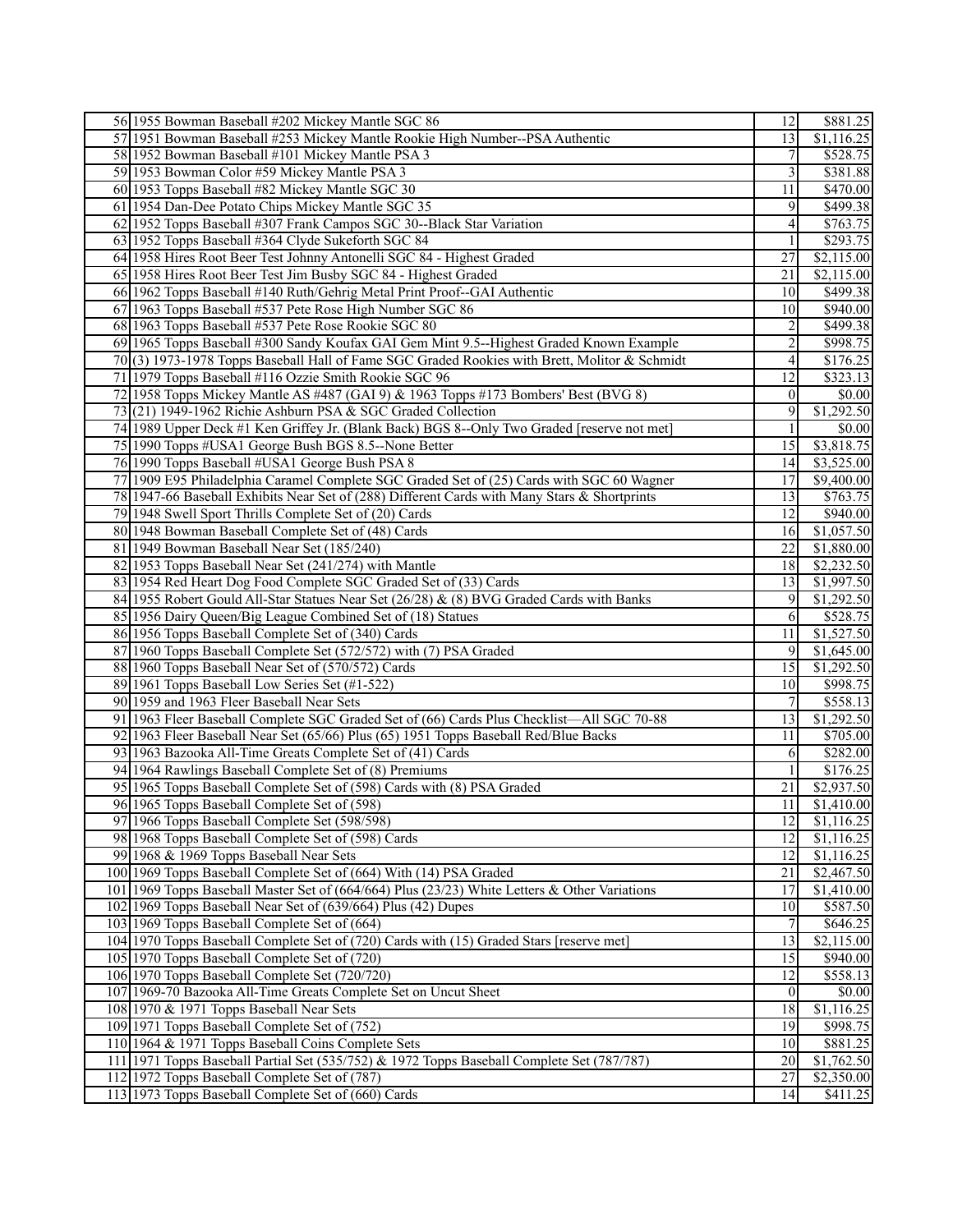| 114 1973 and 1974 Topps Baseball Complete Sets of (660) Each                                             | $\overline{8}$  | $\overline{$499.38}$    |
|----------------------------------------------------------------------------------------------------------|-----------------|-------------------------|
| 115 1973 & 1974 Topps Baseball Complete Sets                                                             | 17              | \$646.25                |
| 116 1972-1975 Topps Baseball Near/Partial Set Run with Schmidt RC                                        | 14              | \$763.75                |
| 117 1974 & 1975 Topps Baseball Complete Sets                                                             | 19              | \$763.75                |
| 118 1974-1977 Topps Baseball Complete Set Run of (660) Cards Each                                        | $\overline{29}$ | \$1,880.00              |
| 119 1973-1979 Topps Baseball Complete/Partial/Starter Set Run                                            | 16              | \$587.50                |
| 120 1974, 1975 and 1979 Topps Baseball Complete Sets                                                     | 13              | \$499.38                |
| 121 1975-1978 Hostess Baseball Complete Set Run in Panels                                                | $\overline{25}$ | \$1,292.50              |
| 122 1975 Hostess Twinkies Baseball Complete Set on Uncut Sheet                                           | 11              | \$440.63                |
| $123(8)$ 1976-1985 Topps Baseball Complete Sets                                                          | 28              | \$1,175.00              |
| $124(9)$ 1978-1985 Baseball Complete/Near Sets                                                           | $\overline{2}$  | \$188.00                |
| 125 1981 & 1982 Kellogg's Baseball PSA Graded Complete Sets                                              | 19              | \$499.38                |
| 126(63) 1981-1990 Topps & O-Pee-Chee Baseball Complete Sets with Traded                                  | $\overline{7}$  | \$258.50                |
| $127(18)$ 1984-2001 Topps Tiffany Baseball Sets with Traded                                              | 9               | \$998.75                |
| 128 (37) 1984-2007 Mostly Baseball Factory Sets & Wax Boxes                                              | 10 <sup>1</sup> | \$822.50                |
| 129(41) 1999-2000 Topps Baseball & Chrome Traded Factory Sets                                            | 13              | \$1,292.50              |
| 130(30) 1979-1985 Topps, Donruss & Fleer Baseball Complete/Near Sets                                     | $\overline{3}$  | \$223.25                |
| 131 1982 Kellogg's Baseball Complete PSA Graded Set of (64) Cards                                        | 6               | \$176.25                |
| 132(7) 2000 Topps Limited Edition HTA Factory Sets                                                       | $\overline{7}$  | \$293.75                |
| 133 (87) 1909-11 T206 White Borders with (12) Hall of Famers including Cobb & (5) Southern Leaguers      | 15              | \$2,937.50              |
| 134 1909-11 T206 White Borders Partial Set of (292) Different with (11) Hall of Famers including Johnson | 24              | \$6,462.50              |
| 135 (69) 1934-36 National Chicle Diamond Stars with (16) Hall of Famers & (18) High Numbers              | 16              | $\overline{\$3,231.25}$ |
| 136 1934-36 National Chicle Diamond Stars Partial Set of (64/108) with (14) Hall of Famers               |                 |                         |
|                                                                                                          | 12              | \$998.75                |
| 137 1933 Goudey Baseball Singles Group of (64) Cards with (13) Hall of Famers                            | 11              | \$1,762.50              |
| 138 (65) 1933 Goudey Baseball Cards with (13) Hall of Famers—All Different                               | 11              | \$998.75                |
| 139(95) 1911-1954 Vintage Baseball Cards Grab Bag with Several Hall of Famers                            | $7\overline{ }$ | \$1,410.00              |
| 140 (89) 1940 Play Ball Baseball Singles with (15) Hall of Famers including DiMaggio                     | $\overline{17}$ | \$1,762.50              |
| 141 (71) 1934-1941 Pre-War Baseball Singles Group with (18) Hall of Famers                               | $\mathfrak{S}$  | \$646.25                |
| 142 (55) 1939-46 Baseball Exhibit Salutations with Several Hall of Famers & Shortprints                  | $\overline{8}$  | \$499.38                |
| 143 1911 T205 Gold Border Lot of (13) With PSA 3 Cy Young                                                | $\overline{12}$ | \$881.25                |
| 144(5) 1909-1911 T205 Gold Border & T206 White Border Hall of Famers with Mathewson                      | $\vert$         | \$381.88                |
| 145 1912 C46 Imperial Tobacco Baltimore Orioles Near Team Set (11/14)                                    | $\mathbf{1}$    | \$293.75                |
| 146(11) 1909-1936 Pre-War Baseball Card Grab Bag with (6) Hall of Famers                                 | $\overline{7}$  | \$763.75                |
| 147 (72) 1933 Goudey Baseball Cards with Foxx & Hornsby                                                  | 16              | \$1,175.00              |
| 148 (87) 1939 Play Ball Baseball Cards with (10) Hall of Famers                                          | 8               | \$881.25                |
| 149 1930s-1940s Wheaties Panel and Ad Lot of (5) With 1936 Gehrig and 1937 DiMaggio                      | $\mathbf{1}$    | \$235.00                |
| 150 1925 W504 Universal Toy & Novelty Brooklyn Dodgers Sheet                                             | 11              | \$381.88                |
| 151 1951 Fischer's Bread Labels George Kell--High-Grade                                                  | $\overline{9}$  | \$381.88                |
| 152 1951 Fischer's Bread Labels Johnny Mize--High-Grade                                                  | 6               | \$323.13                |
| 153 Sharp 1951 Fischer's Bread Labels Red Schoendienst                                                   | 7 <sup>1</sup>  | \$352.50                |
| 154(2) 1951 Fischer's Bread Labels of Washington Senators: Michaels & Noren-High-Grade                   | $\mathbf{1}$    | \$235.00                |
| 155(2) 1951 Fischer's Bread Labels Boston Braves: Bickford & Sain                                        | $\overline{2}$  | \$246.75                |
| 156(3) 1951 Fischer's Bread Labels: Mize, Kellner & Sievers--High-Grade                                  | 7               | \$470.00                |
| 157(6) 1952 Coca-Cola Yankees/Dodgers Tips with (2) Reese & (2) Kit Carson                               | 11              | \$646.25                |
| 158 1954 Esskay Meats Dave Koslo with 1953-54 Briggs Meat Gil Hodges Back                                | $\overline{7}$  | \$470.00]               |
| 159 1948-49 Leaf Baseball #1 Joe DiMaggio & #76 Ted Williams                                             | 14              | \$499.38                |
| 160 1949 Bowman Baseball #50 Jackie Robinson RC & #84 Roy Campanella RC                                  | 9               | \$528.75                |
| 161(3) 1948-1951 Baseball Star Cards with Berra, DiMaggio & Robinson                                     | 8               | \$470.00                |
| 162(7) 1952 Topps Baseball High Numbers with (2) Dodgers                                                 | 12              | \$705.00                |
| $163(359)$ 1948-1955 Bowman Baseball Group with Berra RC                                                 | 14              | \$881.25                |
| 164 1949-1955 Bowman and Berk Ross Baseball Collection of (274) With (2) T. Williams                     | 14              | \$1,175.00              |
| 165 (408) 1951-1955 Bowman Baseball Collection with Mantle                                               | 13              | \$763.75                |
| 166(8) 1955 Robert Gould All-Star Singles with Kluszewski & Wynn                                         | 8               | \$381.88                |
| 167(21) 1952 & 1953 Bowman Color Baseball Singles with PSA 6 (mc) Mays                                   | 11              | $\overline{$470.00}$    |
| 168 1930s-1950s Mostly Baseball Card Scrapbook/Page Collection with Mantle, Mays & Williams              | $\overline{25}$ | \$1,410.00              |
| 169 (588) 1952-1956 Topps Baseball Cards with Aaron                                                      | 15              | \$1,997.50              |
| $170(79)$ 1954 New York Journal-American Cards with (6) Mays                                             | 14              | \$1,645.00              |
| 171(49) 1950-1969 Topps & Bowman Baseball Hall of Famers/Stars—Loaded                                    | 11              | \$1,762.50              |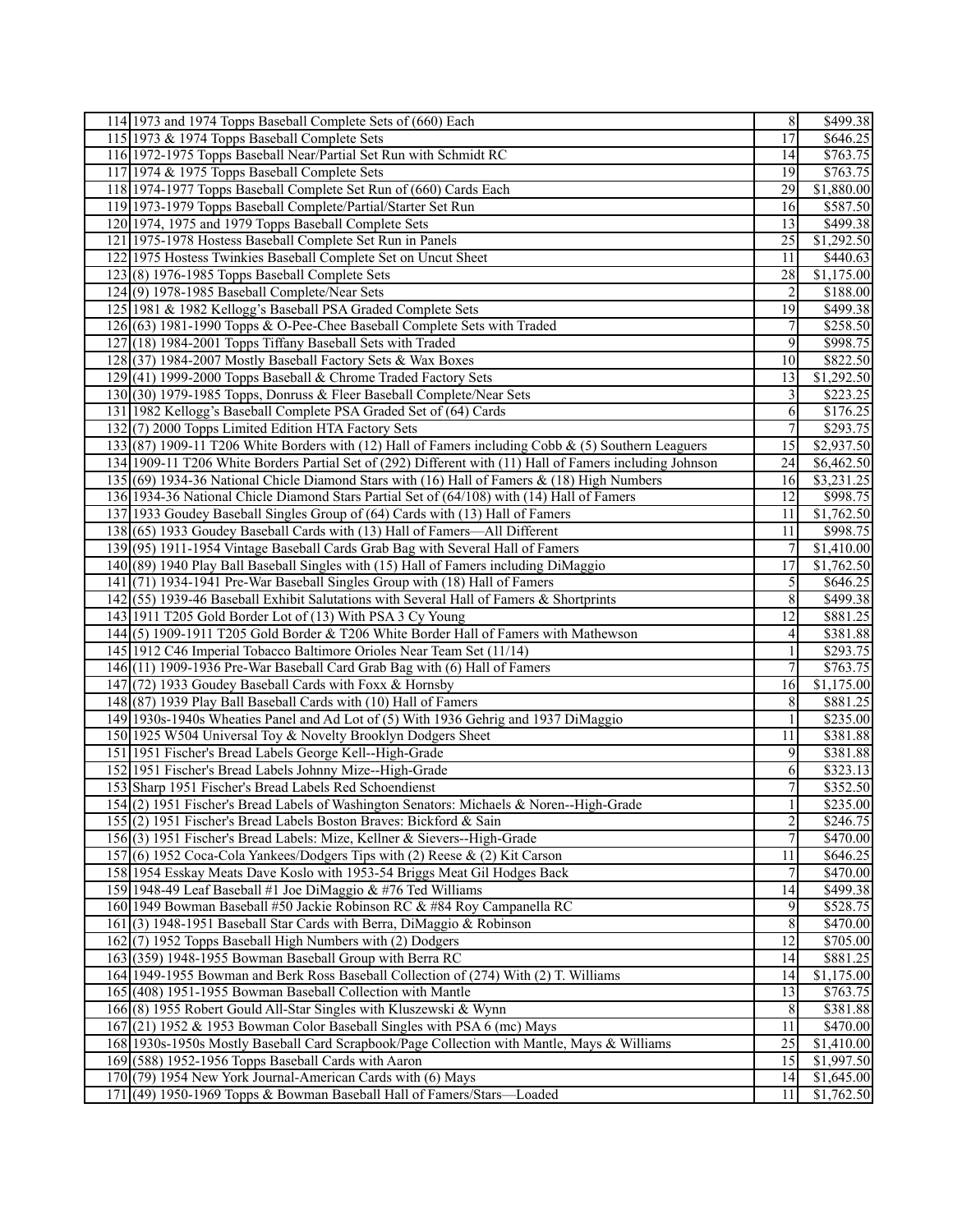| 172 1955 Topps Baseball Starter Set (126/206) Plus (93) Dupes with Williams                           | 16             | \$1,410.00           |
|-------------------------------------------------------------------------------------------------------|----------------|----------------------|
| 173 1956 Topps Baseball Starter Set of (110) Different with (36) PSA including Aaron & J. Robinson    | 16             | \$705.00             |
| 174 (182) 1951-1959 Topps Baseball Singles with (56) PSA Graded                                       | 16             | \$646.25             |
| 175 (818) 1954 & 1955 Bowman Baseball Singles                                                         | 14             | \$587.50             |
| $176$ (625) 1955-1957 Topps Baseball Cards with T. Williams & (9) 1956 Topps Checklists               | 11             | \$822.50             |
| 177 (14) 1957 Topps Baseball Checklist & Game Cards                                                   | 13             | \$528.75             |
| 178 (64) 1957 Topps Baseball Fourth Series with Koufax & B. Robinson RC                               | 23             | \$881.25             |
| 179 1957-1959 Topps Baseball Partial/Starter Set Run with Drysdale RC                                 | 15             | \$998.75             |
| 180(21) 1958 Topps Baseball Yellow Letter Variations with Clemente and Kaline                         | 8              | \$411.25             |
| 181 (1395) 1959 Topps Baseball Cards with (2) Koufax, Aaron & Mays                                    | 14             | \$881.25             |
| 182 (1355) 1958 & 1960 Topps Baseball Cards with Stars                                                | 12             | \$822.50             |
| 183 1959 & 1960 Topps Baseball Partial Sets with (2) Mantle & Yaz RC                                  | 11             | \$1,410.00           |
| 184 (527) 1958-1963 Topps & Post/Jell-O Baseball Singles with Clemente, Mays & Williams               | 12             | \$822.50             |
| 185 (471) 1939-1963 Baseball Oddball Collection with Many Hall of Famers                              | 8              | \$822.50             |
| 186 1960 & 1961 Topps Baseball Partial/Starter Sets                                                   | 15             | \$1,057.50           |
| 187 1961 Topps Baseball Starter Set of (356) With Maris, Mantle and Many Stars                        | 7 <sup>1</sup> | \$528.75             |
| 188 (535) 1959-1963 Topps, Fleer & Nu-Card Scoops Baseball Collection with Aaron & Clemente           | 13             | \$1,645.00           |
| 189 1961 Nu-Card Baseball Scoops Full Uncut Sheet                                                     | $\vert$        | \$282.00             |
| 190 1959-1964 Topps and Post Baseball Card Lot of (610) With Koufax, Aaron, Mantle and Mays           | 14             | $\overline{$}763.75$ |
| 191 1962 Topps Baseball Starter Set of (348)                                                          | 9              | \$558.13             |
| 192 1962 & 1963 Topps Baseball Partial Sets with Mantle & (126) High Numbers                          | 20             | \$1,645.00           |
| 193 $(919)$ 1962 & 1963 Topps Baseball Singles with Koufax                                            | 8 <sup>l</sup> | \$528.75             |
| 194 1963 Topps Baseball Starter Set of (419) With Mantle, Mays and Aaron                              | 16             | \$1,057.50           |
| 195 (339) 1949-1967 Topps & Bowman Baseball High Numbers/Shortprints                                  | 12             | \$763.75             |
| 196 1964 & 1965 Topps Baseball Partial Sets with Mantle & (206) High Numbers                          | 10             | \$705.00             |
| 197 1964-1967 Topps Baseball Card Lot of (2034)                                                       | 10             | \$1,057.50           |
| 198 1966 & 1967 Topps Baseball Partial Sets with Mays, Palmer RC & (67) High Numbers                  | 18             | \$1,292.50           |
| 199 1968 Topps Action All-Star Stickers #12 Clemente 3-Panel Strip                                    | 11             | \$646.25             |
| 200 1962-1971 Baseball Coins & Pins Collection of (375) with (2) Near Sets & (35) PSA Graded          | 12             | \$646.25             |
| 201 (722) Different 1959-1973 Topps Baseball High Numbers                                             | 17             | \$1,292.50           |
| $202$ (425) 1959-1971 Fleer Baseball Cards with Cobb & Gehrig                                         | 14             | $\overline{$}528.75$ |
| 203 1961-1969 Topps Baseball Shoebox Collection of (793) Cards with Aaron, Clemente & Mantle          | 16             | \$1,880.00           |
| 204 1959-1970 Topps Baseball Shoebox Collection of (1777) Cards with Aaron, Clemente & Mantle         | 11             | \$881.25             |
| 205 (21) 1950s-1980s Mickey Mantle, Roger Maris & Whitey Ford Oddball Cards with 1959 Bazooka         | 20             | $\overline{$}763.75$ |
| 206 (1230+) 1968-1990s Nolan Ryan Card & Memorabilia Collection with Topps Rookie                     | 18             | \$822.50             |
| 207 (3600+) 1930s-Modern Philadelphia Phillies Singles Treasure Chest Plus Signed Schmidt Program     | $\overline{7}$ | \$940.00             |
| 208 (3395) 1971-1980 Topps Baseball Shoebox Collection with (9) Ryan & (236) High Numbers             | 24             | \$1,762.50           |
| 209 (3880) 1975-1977 Baseball Oddball Singles Hoard Plus (20) 1977 Pepsi-Cola Sets--Loaded            | 23             | \$1,645.00           |
| $210(767)$ 1954-1980s Baseball Oddball Collection with Mantle & Ruth                                  | $\,8$          | \$499.38             |
| 211 (350) 1960-1978 Topps Baseball Stars & Specialty Cards with Mantle & Mays                         | 17             | \$763.75             |
| 212 Modern Baseball Singles Collection of (90,000+) with (14) Pujols RC                               | 17             | \$1,645.00           |
| 213 1970 Topps Baseball Card Hoard of (8,650+) with Many Stars & (142) High Numbers                   | 20             | \$1,175.00           |
| 214(555) 1970 Topps Baseball Semi High Numbers from Vending                                           | 13             | \$411.25             |
| $215(712)$ 1970 Topps Baseball Singles from Vending                                                   | 13             | \$587.50             |
| 216 1970 Topps Baseball Group of (900) Cards with (124) Semi High Numbers & Several Stars             | 15             | \$528.75             |
| 217 1971 Arco Pittsburgh Pirates Hoard of (116) With (9) Clemente                                     | $\vert$        | \$211.50             |
| $218(9800+)$ 1971 Topps Baseball Cards with Many Stars & (280) High Numbers                           | 19             | \$1,527.50           |
| 219 (925) 1971 Topps Baseball Cards with (149) High Numbers & Many Stars—Sharp                        | 27             | \$1,175.00           |
| 220 (460) 1971 Topps Baseball High Numbers from Vending Boxes                                         | 23             | \$1,645.00           |
| 221 1971 Topps Baseball Semi High Number Group of (350) Cards from Vending                            | 14             | \$528.75             |
| $222 (10,500+)$ 1972 Topps Baseball Cards with Hundreds of Hall of Famers & (92) High Numbers         | 18             | \$1,292.50           |
| $223(17,500+)$ 1973 Topps Baseball Singles Hoard with (14) Aaron, (11) Mays, (9) Ryan & (2000+) Highs | 24             | \$2,585.00           |
| 224 1974 Topps Baseball Hoard of (11,000+) with (3) Winfield RC                                       | 13             | \$822.50             |
| $225[(11,000+)$ 1975 Topps Baseball Hoard with (3) Yount RC, (21) Ryan and (23) Aaron                 | 15             | \$881.25             |
| 226 (1900+) 1995-Present Derek Jeter Baseball Cards                                                   | 11             | \$528.75             |
| 227 1967 Topps Baseball Cello Pack with #400 Clemente on Top (Backwards)--PSA 8                       | 18             | \$1,292.50           |
| 228 1967 Topps Baseball Cello Pack PSA 9                                                              | 15             | \$558.13             |
| 229 1967 Topps Baseball Cello Pack PSA 8                                                              | 13             | \$411.25             |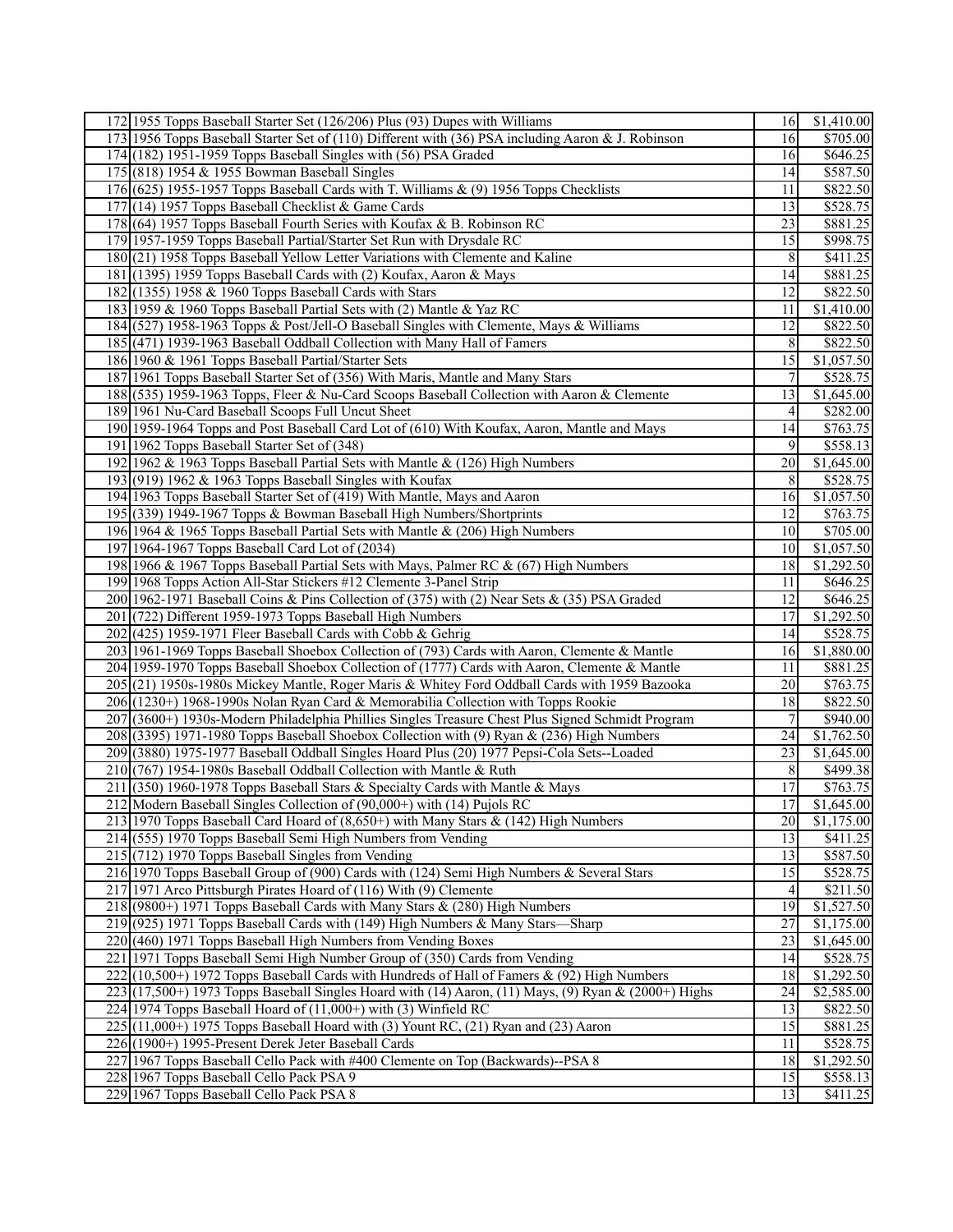| 230(2) 1967 Topps Baseball Cello Packs with Yankees Showing--Both PSA 9                                | 13                      | \$998.75             |
|--------------------------------------------------------------------------------------------------------|-------------------------|----------------------|
| 231(2) 1967 Topps Baseball PSA 9 Graded Cello Packs with Red Sox Showing                               | 14                      | \$881.25             |
| 232](2) 1967 Topps Baseball Cello Packs with American & National League Leaders Showing--Both PSA 8    | 12                      | \$881.25             |
| 233(2) 1967 Topps Baseball Cello Packs--Both PSA 7                                                     | 11                      | \$763.75             |
| 234 1967 Topps Baseball Cello Group of (4) Packs--All PSA 8                                            | 19                      | \$1,645.00           |
| 235(7) 1967 Topps Baseball Cello Packs--All PSA 9                                                      | 21                      | \$2,937.50           |
| 236 (162) 1978-1986 Topps Baseball Rack & Cello Pack Collection with Many Stars Showing                | 13                      | \$1,057.50           |
| 237(9) 1979-1985 Topps & Donruss Baseball Racks with Hall Famers/Stars Showing                         | $7 \,$                  | \$470.00             |
| 238(9) 1982 Topps Baseball Rack Packs with Ripken RC on Front                                          | 17                      | \$822.50             |
| 239 (124) 1984-1986 Donruss & Fleer Baseball Cello/Rack Packs                                          | 13                      | \$705.00             |
| 240(5) 1993 Topps Finest Baseball Unopened Boxes                                                       | 9                       | \$1,116.25           |
| 241 (46) 1999-2001 Baseball Bowman Chrome & Draft Factory Sets and Wax Boxes                           | $\mathfrak{S}$          | \$587.50             |
| 242 1953 Bowman Baseball Color and Black & White Wrappers with DiMaggio                                | 18                      | \$940.00             |
| 243 1954 Bowman Baseball Five-Cent Wax Pack--PSA 6                                                     | 20                      | \$881.25             |
| 244(6) 2008 Bowman Baseball Draft Picks & Prospects Hobby Boxes                                        | 11                      | \$499.38             |
|                                                                                                        |                         | \$998.75             |
| 245 1994 SP Baseball Red Die-Cut Complete Set of (38) Cards--All BGS 9                                 | $\overline{3}$          |                      |
| 246 (96) 2000 & 2001 Baseball Fleer Greats of the Game Certified Autographs with (53) HOFers & SPs     | 21                      | \$1,880.00           |
| 247 (42) 2001 & 2003 Sweet Spot Baseball Signatures with (12) Hall of Famers & A-Rod                   | 13                      | \$587.50             |
| 248 (15) 1978-Modern Baltimore Orioles Group with Game-Used Patches, (2) Signed Ripken Rookies & Wax   | 7                       | \$440.63             |
| 249(108) Modern Multi-Sport Certified Auto/Jersey/Insert Group with (12) #1/1 Singles                  | 14                      | \$381.88             |
| 250 (484) Modern Multi-Sport Certified Auto/Game-Used/Insert Collection                                | 14                      | \$705.00             |
| 251 (736) 2001 Upper Deck & SP Authentic Golf Cards with (19) Certified Autos                          | 4 <sup>1</sup>          | \$152.75             |
| 252(57) Modern Hockey Autograph/Rookie/Insert Group with (2) Crosby                                    | 19                      | \$705.00             |
| 253 2002 Topps 206 Ty Cobb Game-Used Bat Shortprint SGC 96                                             | $\frac{1}{2}$           | \$176.25             |
| 254 (78) Baseball Hall of Fame Certified Auto/Game-Used Collection with Mantle & Ruth                  | 12                      | \$1,527.50           |
| 255 (840) Modern Baseball Certified Auto/Game-Used/Insert Group with Ultimate Collection Pujols Auto   | 17                      | \$2,467.50           |
| 256 (31) Modern Football Superstar Premium Certified Autograph Collection with Brady, Brees & Ryan RCs | 18                      | \$1,410.00           |
| 257 (4300+) Modern Football Singles Treasure Chest with (105) Auto/Game-Used Cards & (12) Brady RC     | 10                      | \$1,175.00           |
| 258 (32) Modern Basketball Auto/Insert Group with (5) Signed Carmelo Anthony Rookies                   | 15                      | \$822.50             |
| 259 (255) Modern Multi-Sport Certified Auto/Game-Used/Insert Collection-Loaded                         | 20                      | \$1,292.50           |
| 260 (2650+) 1980s-Modern Multi-Sport Card Collection with (440) Game-Used & (315) Certified Autographs | 22                      | \$1,762.50           |
| 261 1909 Pittsburgh Pirates "Accordion Style" Postcard [reserve met]                                   | $\vert$                 | \$1,410.00           |
| 262 Jimmie Foxx 1935 Sterling Silver Achievement Medal                                                 | $\overline{2}$          | \$646.25             |
| 263(2) 1887 Baseball Currency Vouchers - Wolverines and White Stockings                                | $\overline{\mathbf{3}}$ | \$528.75             |
| 264 1889 Chicago White Stockings (Cubs) Jewelry Store Currency with Anson and Spalding                 | 9                       | \$528.75             |
| 265 (32) c.1950 Baseball Mini-Pennants and Pins                                                        | 8                       | $\overline{$}270.25$ |
| 266 May 14, 1967 New York Yankees Mother's Day Charm - Mantle's 500th Career Home Run                  | 8                       | \$223.25             |
| 267 1968 Fedtro Mickey Mantle Megaphone in Original Box                                                | $\overline{0}$          | \$0.00               |
| 268 1911-1957 Baseball Memorabilia Lot With (2) Vintage Mini-Bats and 1911 Spalding Guide              | 6                       | \$411.25             |
| 269 1962 Mickey Mantle & Roger Maris Returno "Pitch-N-Hit" Game                                        | 6                       | \$293.75             |
| 270 1962 Mickey Mantle/Roger Maris "Stellar" AM Radio                                                  | 10 <sup>1</sup>         | \$940.00             |
| 271 (4) Mickey Mantle 1960s Retail Products and (2) Boys' Life Magazines                               | $\mathfrak{S}$          | \$440.63             |
| 272(8) Baseball Themed Lamps with Shades All in Working Condition                                      | $\vert$                 | \$223.25             |
| 273 Vintage Store Model Bat Lot of (17) and (5) Vintage Gloves                                         | $\Omega$                | \$0.00               |
| 274 1923-1973 Yankee Stadium Seat--#7, with Stand                                                      | 16                      | \$646.25             |
| 275 Briggs Stadium End Seat--#1, with Tiger Figural                                                    | 12                      | \$822.50             |
| 276 1954 Red Heart Dog Food Advertising/Ordering Sheet                                                 | $\overline{\mathbf{3}}$ | \$223.25             |
| 277 1950s-1980s Baseball Treasure Chest With Hartlands and 1964 Complete Auravision Set                | 11                      | \$558.13             |
| 278 1940s-1980s Philadelphia Baseball Treasure Chest With Whiz Kids Souvenirs                          | 18                      | \$528.75             |
| $279$  1950-1970s Baltimore Pennant Lot of $(11)$                                                      | $\overline{7}$          | \$258.50             |
| $280(3)$ 1960s Detroit Tigers Pennants                                                                 | $8\,$                   | \$258.50             |
| 281 1969-1971 Washington Senators Blank Letterhead/Envelopes Lot                                       | $\frac{1}{2}$           | \$176.25             |
| 282 Roger Clemens 1986 20-Strikeout Game Full Ticket (PSA 6) and Autographed Baseball                  | $\overline{0}$          | \$0.00               |
| 283 1997 Jackie Robinson Commemorative Gold Coin Set                                                   | $\mathbf{1}$            | \$705.00             |
| 284 Limited Edition Hall of Fame Brown Bat Lot of (40) Different                                       | $\overline{12}$         | \$1,880.00           |
| 285 (6) Hillerich & Bradsby Limited Edition Commemorative Black Bats                                   | 6                       | \$258.50             |
| 286 1963 Sports Hall of Fame Complete Set of (20) Busts with (9) in Original Boxes                     | 6                       | \$940.00             |
| 287 (6) 1963 Sports Hall of Fame Baseball Busts in Original Boxes with DiMaggio & Wagner               | 7 <sup>1</sup>          | \$381.88             |
|                                                                                                        |                         |                      |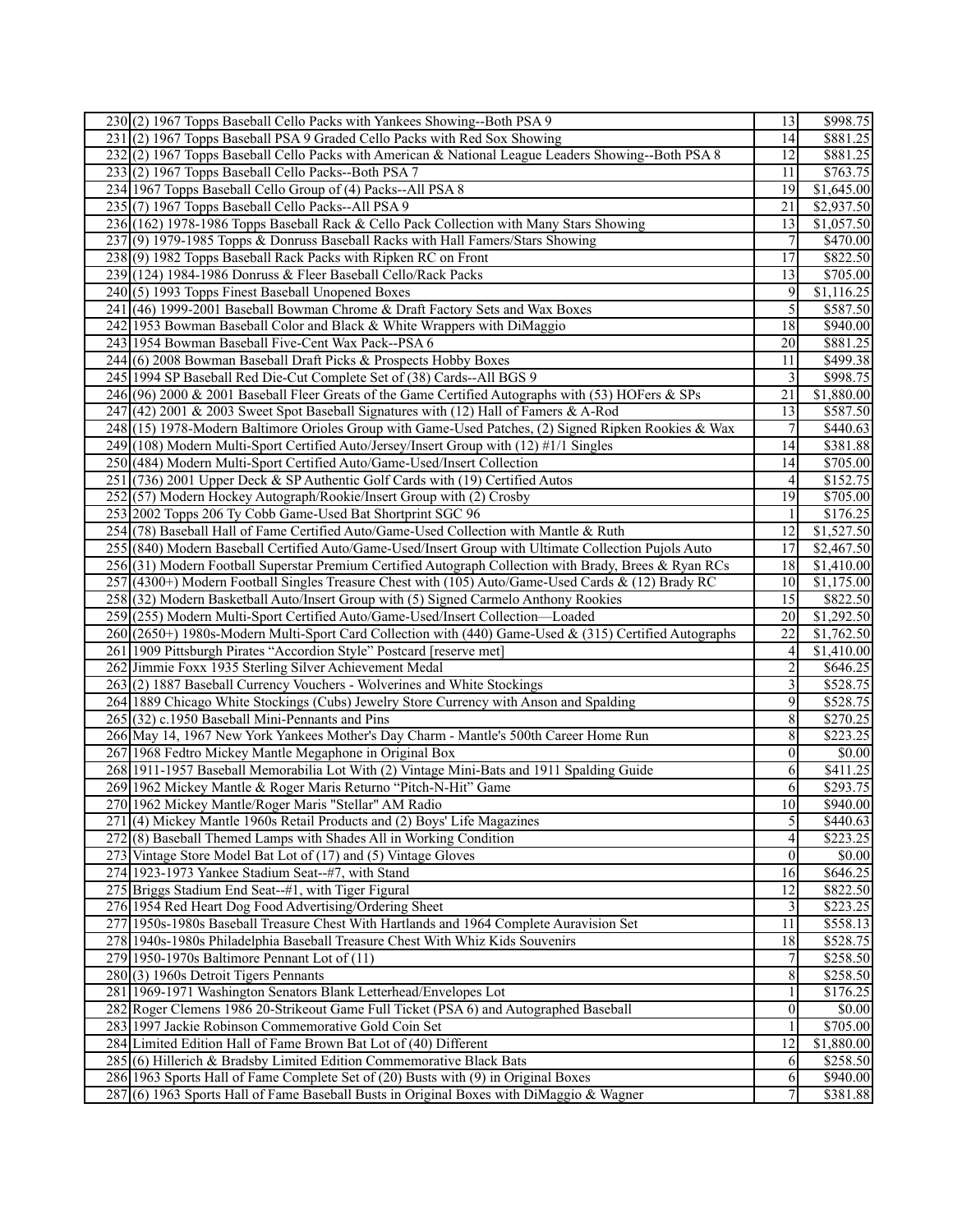| 288 (12) 1960s NFL & College Football Bobble Head Collection                                            | 18               | \$881.25       |
|---------------------------------------------------------------------------------------------------------|------------------|----------------|
| 289 Stan Musial 1960 Hartland Statue With Original Box and Tag                                          | 11               | \$499.38       |
| 290 Ernie Banks 1960 Original Hartland Statue With Tag and a Box                                        | 8                | \$323.13       |
| 291 Eddie Plank Type 1 Photo                                                                            | 7                | \$381.88       |
| 292 Lou Gehrig and "Benny" Early-1930s Type I Photograph                                                | $\theta$         | \$0.00         |
| 293 Babe Ruth and "Benny" Early-1930s Type I Photograph                                                 | $\overline{0}$   | $\sqrt{$0.00}$ |
| 294 Joe DiMaggio 1941 Type I Original News Service Photograph - PSA/DNA                                 | 1                | \$176.25       |
| 295 1939-1959 Baseball Type I and Type II Photo Lot of (9)                                              | $\overline{0}$   | \$0.00         |
| 296(25) Baseball Original News Service and Wire Photos With DiMaggio, Mantle and Landis                 |                  | \$176.25       |
| 297 1965 World Series Game 7 Type I Original News Service Photo - PSA/DNA                               | 1                | \$176.25       |
| 298 Tony Lazzeri and "Benny" Early-1930s Type I Photograph                                              | $\mathbf{0}$     | \$0.00         |
| 299 1941 Lou Gehrig Memorial Yankee Stadium Full Ticket - PSA Authentic [reserve met                    | $\tau$           | \$1,762.50     |
| 300 April 17, 1951 Mickey Mantle Debut Ticket Stub - SGC Authentic                                      | $\overline{12}$  | \$4,112.50     |
| 301 Mickey Mantle-Related Ticket Stub Collection of (8)                                                 | 2                | \$323.13       |
|                                                                                                         |                  |                |
| 302 (2) 1868 Baseball Press Passes For Washington Nationals and Olympics Ball Clubs                     | 19               | \$1,292.50     |
| 303 1935 American League Season Pass - PSA 8 - Only Graded                                              | 6                | \$270.25       |
| 304 1947 American League Season Pass - PSA 5 - Only Graded                                              | 1                | \$176.25       |
| 305 1924 World Series Game 3 Polo Grounds Ticket Stub - PSA 5                                           | 8                | \$440.63       |
| 306 1931 World Series Game 1 Sportsman's Park PSA 5 Ticket Stub - Highest Graded                        | 10               | \$440.63       |
| 307 1933 World Series Game 5 Griffith Stadium Ticket Stub - PSA Authentic                               | $\overline{0}$   | 10.00          |
| 308 1948 Brooklyn Dodgers Season Pass - PSA Authentic                                                   | 8                | \$352.50       |
| 309 1951 Game 1 World Series Full Proof Ticket - Mantle & Mays WS Debut - PSA Authentic                 | $\mathbf{0}$     | \$0.00         |
| 310 May 13, 1958 Giants vs. Dodgers Full Ticket (Mays 15 Total Bases) - PSA 8                           | 1                | \$176.25       |
| 311 1960 World Series Game 1 Forbes Field Ticket Stub - PSA 3                                           | $\mathbf{1}$     | \$176.25       |
| 312 1961 Roger Maris 60th Home Run Yankee Stadium Ticket Stub - PSA Authentic                           | 13               | \$1,057.50     |
| 313 1961 All-Star Game Fenway Park Ticket Stub - PSA 3                                                  | $\overline{0}$   | \$0.00         |
| 314 Koufax 55th Win/Dodgers First Win at Dodger Stadium PSA 5 Ticket Stub - Highest Graded              | 1                | \$176.25       |
| 315 1966 World Series Game 3 Memorial Stadium Full Ticket - PSA Authentic                               | $\mathbf{0}$     | $\sqrt{$0.00}$ |
| 316 1966 World Series PSA 3 Game 4 Full Ticket - Baltimore's First Title                                | 3                | \$352.50       |
| 317 1969 MLB All-Star Game RFK Stadium Full Ticket - PSA 2                                              | $\boldsymbol{0}$ | \$0.00         |
| 318 September 26, 1971 Willie Mays Last Giants HR PSA 4 Ticket Stub - Lone Graded                       | 1                | \$235.00       |
| 319 1973 MLB All-Star Game Royals Stadium Full Ticket - PSA 7                                           | $\overline{0}$   | \$0.00         |
| 320 April 8, 1974 Hank Aaron 715th HR Ticket Stub - PSA 3                                               | 2                | \$188.00       |
| 321 1977 World Series Game 6 Full Ticket From Jackson's 3-HR Game - PSA Authentic                       | 1                | \$235.00       |
| 322 May 5, 1978 Pete Rose 3000th Hit Ticket Stub - PSA Authentic                                        | $\overline{c}$   | \$188.00       |
| 323 Pete Rose 1978 44-Game Hit Streak PSA Authentic Ticket Stub - Lone Graded                           | $\mathbf{1}$     | \$176.25       |
| 324 September 12, 1979 Carl Yastrzemski Fenway Park 3000th Hit Ticket Stub - PSA 8                      | $\overline{0}$   | \$0.00         |
| 325 Steve Carlton 3000th Strikeout and 300th Win Ticket Stubs - Both PSA 3                              | 6                | \$270.25       |
| 326 Pete Rose September 11, 1985 Hit No. 4192 Full Autographed Ticket - PSA/DNA 9                       | 12               | \$352.50       |
| 327 1986 World Series Game 6 Shea Stadium Ticket Stub - PSA Authentic                                   | 4                | \$211.50       |
| 328 1966 & 1971 Baltimore Orioles World Series Programs/Ticket Stubs                                    | $\theta$         | \$0.00         |
| 329 1920 World Series Program - Ebbets Field Version Brooklyn [reserve met]                             | 6                | \$1,527.50     |
| 330 1922 World Series Game 5 Polo Grounds-Issued Program                                                | 14               | \$763.75       |
| 331 1927 New York Yankees World Series Game 3 Program--Ruth Home Run                                    | 1                | \$587.50       |
| 332 1932 Yankee Stadium-Issued World Series Program                                                     | 10               | \$646.25       |
| 333 1932 and 1936 World Series Programs                                                                 | 7                | \$558.13       |
| 334 May 24, 1935 Crosley Field Program - First-Ever Night Game                                          | $\overline{12}$  | \$440.63       |
| 335 1936 All-Star Game Program at Boston                                                                | 8                | \$822.50       |
| 336 (34) 1895-1943 Baseball Reference Books Belonging to James Isaminger                                | 9                | \$822.50       |
| 337(2) 1952 World Series Programs - New York and Brooklyn Versions                                      | $\overline{3}$   | \$352.50       |
| 338 1956 World Series Game 5 "Perfect Game" Program                                                     | 6                | \$470.00       |
| 339 1955-1962 New York Yankees World Series Program Collection of (7)                                   | 9                | \$381.88       |
| 340 1958-1963 New York Yankees Yearbook/World Series Program Lot of (6)                                 | $\vert 0 \vert$  | \$0.00         |
| 341 1940s-50s Multi-Sport Publication Lot of (26) with (9) Sport Magazine and (3) Who's Who in Baseball | $\overline{0}$   | \$0.00         |
| 342 1951-1966 "The Sporting News" Bound Partial Run                                                     | $\overline{5}$   | \$323.13       |
| 343 1954-85 Multi-Sport Publication Lot with (3) Multi-Signed Items Including "Dizzy" Dean              | $\vert 4 \vert$  | \$258.50       |
| 344 1944-1968 NFL and College Program/Ticket Collection of (26)                                         | $\tau$           | \$211.50       |
|                                                                                                         |                  |                |
| 345 1955-2005 Army Football Annual Guide Lot of (35)                                                    | 10               | \$282.00       |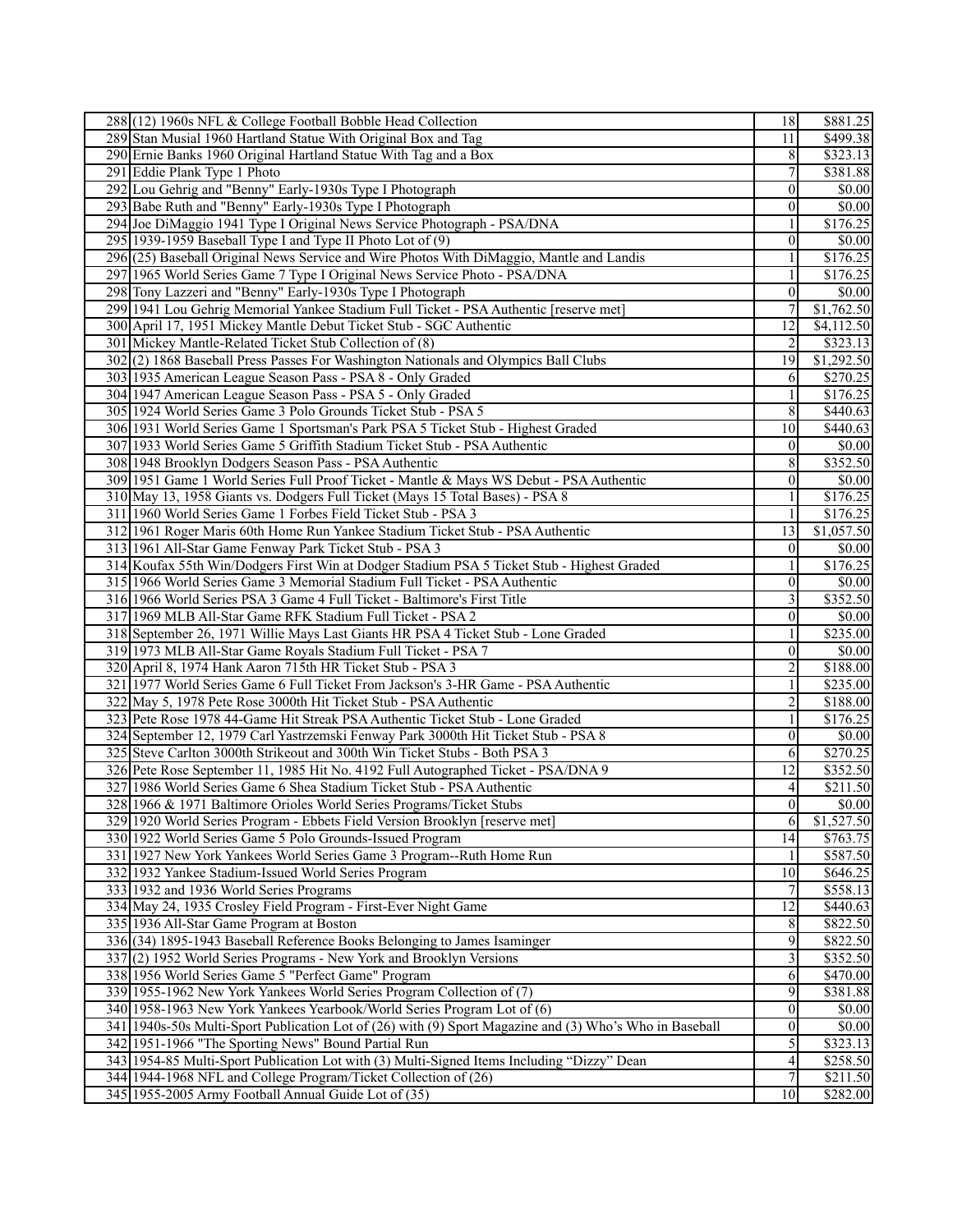| 18<br>\$646.25<br>347 Joe Namath and Sam Huff NFL Debut Ticket Stubs - Both PSA Graded<br>\$411.25<br>348 1965 Muhammad Ali vs. Sonny Liston Full Ticket<br>10<br>\$176.25<br>349 1951 Willie Mays Second Game Ticket Stub (PSA 3) & Scorecard<br>1<br>350 1952 Mickey Mantle Home Run #17 Ticket Stub--PSA 5<br>\$0.00<br>$\mathbf{0}$<br>8<br>\$282.00<br>351 1956 World Series Game 5 Program Signed by Larsen and Goetz - Full JSA<br>$\mathbf{1}$<br>\$176.25<br>352 Stan Musial 1963 Final Game Lot of (4) With Ticket Stub, Scorecard and Team-Issued Photo<br>$\mathbf{1}$<br>$\overline{$176.25}$<br>353 April 7, 1977 Memorial Stadium Eddie Murray Debut Baltimore Orioles Ticket Stub - PSA Authentic<br>$\tau$<br>354 March 31, 1975 NCAA Title Game Full Ticket From John Wooden's Last Game - PSA 5<br>\$323.13<br>355 1988-89 NBA All-Star Game Houston Astrodome Full Ticket - PSA 7<br>$\mathbf{0}$<br>\$0.00<br>356 2001 NBA All-Star Game MCI Center Full Ticket - PSA 8<br>$\overline{$}0.00$<br>$\mathbf{0}$<br>357 2002 NBA All-Star Game First Union Center Full Ticket - PSA 8<br>$\overline{0}$<br>\$0.00<br>\$2,937.50<br>358 Jackie Robinson Signed Baseball With Full JSA [reserve met]<br>16<br>\$1,527.50<br>359 1947 N.L. Champion Brooklyn Dodgers Team-Signed Ball With J. Robinson, Reese, Vaughan and Full JSA<br>16<br>\$763.75<br>360 1967 World Champion St. Louis Cardinals Team-Signed Ball With Maris - PSA/DNA 7<br>8<br>2<br>361 Mickey Mantle & Roger Maris Dual-Signed OAL Cronin Ball with Full JSA [reserve not met]<br>\$0.00<br>5<br>\$1,410.00<br>362(12) Charles Gehringer Single-Signed Baseballs with Initialed Hall of Fame Date Inscriptions<br>13<br>\$1,645.00<br>363 (40) Single-Signed Hall of Famer Baseballs With Durocher and Hunter - All JSA<br>13<br>\$352.50<br>364 Travis Jackson Single-Signed Baseball With Full JSA<br>\$528.75<br>365 Joe Vosmik Single-Signed OAL Harridge Baseball with Full JSA<br>14<br>366 Gil Hodges Signed Baseball - Full JSA<br>5<br>\$411.25<br>8<br>367 Norm Cash Single-Signed Baseball - Full JSA<br>\$411.25<br>19<br>368 Mickey Mantle Single-Signed Ball With "T.C. 1956" Inscription - UDA<br>\$1,645.00<br>369 Joe DiMaggio Single-Signed OAL Baseball with "Yankee Clipper" Inscription--Full JSA<br>11<br>\$646.25<br>17<br>\$323.13<br>370 Curt Flood Single-Signed Baseball - Full JSA<br>\$211.50<br>371 ["300 Win" Club Baseball Signed by (8)-Full JSA<br>$\left 4\right $<br>18<br>\$558.13<br>372 Derek Jeter/Mariano Rivera Signed Ball Lot of (3) - PSA/DNA and Steiner<br>\$470.00]<br>373 Frankie Frisch/Rogers Hornsby Signed Baseball - Full JSA<br>7<br>9<br>\$1,057.50<br>374 1952 Brooklyn Dodgers Team-Signed Ball With Campanella, J. Robinson and Full JSA<br>9<br>375 1959 Milwaukee Braves Team-Signed Ball With Aaron, Mathews, Spahn and Full JSA<br>\$352.50<br>3<br>\$223.25<br>376 1963 Milwaukee Braves Team-Signed Ball With Aaron, Mathews, Spahn and Full JSA<br>$\tau$<br>\$470.00<br>377 1968 American League All-Stars Team-Signed Ball With Mantle and Full JSA<br>$\boldsymbol{2}$<br>\$499.38<br>378 1976 World Champion Cincinnati Reds Team-Signed Ball - Full JSA<br>379 1978 World Champion New York Yankees Team-Signed Ball With Hunter, Munson and Full JSA<br>\$1,116.25<br>20<br>\$0.00<br>380 Willie, Mickey & The Duke Triple-Signed OAL Baseball with Full PSA/DNA [reserve not met]<br>4<br>13<br>381 500 Home Run Club Ball Signed by (11) With Mantle, Mays, T. Williams and Full JSA<br>\$1,057.50<br>382 Multi-Signed Baseball With J. DiMaggio, Mays, Stengel and Full JSA<br>7<br>\$282.00<br>\$998.75<br>383 J. DiMaggio, T. Williams and Mantle Single-Signed Baseballs - All Full JSA<br>16<br>384 J. DiMaggio, Hunter, Koufax, Mantle and T. Williams Single-Signed Balls<br>\$1,116.25<br>19<br>385 1950, 1951, 1958 and 1959 Philadelphia Phillies Team Signed Baseballs with 1959 Full JSA<br>\$499.38<br>8<br>$\overline{12}$<br>386 1962-1965 Philadelphia Phillies Run of (4) Team Signed Baseballs<br>\$381.88<br>10<br>387 St. Louis Cardinals Signed Ball Lot of (4) With 1949 and 1967 Team-Signed<br>\$470.00<br>22<br>\$1,057.50<br>388 1970-86 Philadelphia Phillies Lot of (10) Team Signed Baseballs with 1980 & 1983 World Series Teams<br>\$881.25<br>389(10) Single-Signed HOF Baseballs With Mantle, Mays and Koufax<br>13<br>390 (12) Single-Signed "Tougher" Baseballs With J. DiMaggio, Mantle and Mays - All JSA<br>\$1,762.50<br>16<br>17<br>391 (12) Johnny Bench, (12) Joe Morgan, (11) Pete Rose Single-Signed Baseballs<br>\$1,410.00<br>392(12) Miguel Cabrera Single-Signed Baseballs<br>8<br>\$998.75<br>$\overline{7}$<br>393 (12) Adam Jones Signed Baseballs and (4) Signed Game-Used Batting Gloves<br>\$528.75<br>\$470.00<br>394 (14) Single-Signed A.L. "No-Hitter" Baseballs With Hunter and Wilhelm - All JSA<br>16<br>\$587.50<br>395 (20) Autographed Baseballs With Puckett, Ryan and Lidle<br>16<br>396 (24) Single-Signed Hall of Famers/Stars Baseballs With DiMaggio, Hubbell and Spahn<br>\$1,057.50<br>17<br>397 Philadelphia Phillies Autographed Baseball Lot of (26) With Single-Signed Ashburn and Roberts<br>16<br>\$881.25<br>$\overline{$7,050.00}$<br>398 George Wright Autographed 1896 Dinner Invitation - PSA/DNA 10 With Full JSA [reserve met]<br>14<br>399 Fred Clarke 1909 Typewritten and Signed Letter With Outstanding Baseball Content - Full JSA<br>$\,8$<br>\$558.13<br>\$1,292.50<br>400 Joe Tinker 1924 Typewritten and Signed Letter With Baseball Content and Full JSA<br>16<br>401 1937 Leo Durocher Trade Contract Signed by Grimes and Rickey - Full JSA<br>\$705.00<br>13<br>402 (14) Baseball Autographed Balls with Williams .406 UDA Ball & Helmets Plus (2) Unsigned Displays<br>18<br>\$1,116.25<br>403 (18) 1950s-1970s Baltimore Orioles & Colts Collectibles with (2) Multi-Signed Items<br>10 | 346 1902-1933 Spalding Football Guide Collection of (10) | $\overline{8}$ | \$293.75 |
|-------------------------------------------------------------------------------------------------------------------------------------------------------------------------------------------------------------------------------------------------------------------------------------------------------------------------------------------------------------------------------------------------------------------------------------------------------------------------------------------------------------------------------------------------------------------------------------------------------------------------------------------------------------------------------------------------------------------------------------------------------------------------------------------------------------------------------------------------------------------------------------------------------------------------------------------------------------------------------------------------------------------------------------------------------------------------------------------------------------------------------------------------------------------------------------------------------------------------------------------------------------------------------------------------------------------------------------------------------------------------------------------------------------------------------------------------------------------------------------------------------------------------------------------------------------------------------------------------------------------------------------------------------------------------------------------------------------------------------------------------------------------------------------------------------------------------------------------------------------------------------------------------------------------------------------------------------------------------------------------------------------------------------------------------------------------------------------------------------------------------------------------------------------------------------------------------------------------------------------------------------------------------------------------------------------------------------------------------------------------------------------------------------------------------------------------------------------------------------------------------------------------------------------------------------------------------------------------------------------------------------------------------------------------------------------------------------------------------------------------------------------------------------------------------------------------------------------------------------------------------------------------------------------------------------------------------------------------------------------------------------------------------------------------------------------------------------------------------------------------------------------------------------------------------------------------------------------------------------------------------------------------------------------------------------------------------------------------------------------------------------------------------------------------------------------------------------------------------------------------------------------------------------------------------------------------------------------------------------------------------------------------------------------------------------------------------------------------------------------------------------------------------------------------------------------------------------------------------------------------------------------------------------------------------------------------------------------------------------------------------------------------------------------------------------------------------------------------------------------------------------------------------------------------------------------------------------------------------------------------------------------------------------------------------------------------------------------------------------------------------------------------------------------------------------------------------------------------------------------------------------------------------------------------------------------------------------------------------------------------------------------------------------------------------------------------------------------------------------------------------------------------------------------------------------------------------------------------------------------------------------------------------------------------------------------------------------------------------------------------------------------------------------------------------------------------------------------------------------------------------------------------------------------------------------------------------------------------------------------------------------------------------------------------------------------------------------------------------------------------------------------------------------------------------------------------------------------------------------------------------------------------------------------------------------------------------------------------------------------------------------------------------------------------------------------------------------------------------------------------------------------------------------------------------------------------------------------------------------------------------------------------------------------------------------------------------------------|----------------------------------------------------------|----------------|----------|
|                                                                                                                                                                                                                                                                                                                                                                                                                                                                                                                                                                                                                                                                                                                                                                                                                                                                                                                                                                                                                                                                                                                                                                                                                                                                                                                                                                                                                                                                                                                                                                                                                                                                                                                                                                                                                                                                                                                                                                                                                                                                                                                                                                                                                                                                                                                                                                                                                                                                                                                                                                                                                                                                                                                                                                                                                                                                                                                                                                                                                                                                                                                                                                                                                                                                                                                                                                                                                                                                                                                                                                                                                                                                                                                                                                                                                                                                                                                                                                                                                                                                                                                                                                                                                                                                                                                                                                                                                                                                                                                                                                                                                                                                                                                                                                                                                                                                                                                                                                                                                                                                                                                                                                                                                                                                                                                                                                                                                                                                                                                                                                                                                                                                                                                                                                                                                                                                                                                                                             |                                                          |                |          |
|                                                                                                                                                                                                                                                                                                                                                                                                                                                                                                                                                                                                                                                                                                                                                                                                                                                                                                                                                                                                                                                                                                                                                                                                                                                                                                                                                                                                                                                                                                                                                                                                                                                                                                                                                                                                                                                                                                                                                                                                                                                                                                                                                                                                                                                                                                                                                                                                                                                                                                                                                                                                                                                                                                                                                                                                                                                                                                                                                                                                                                                                                                                                                                                                                                                                                                                                                                                                                                                                                                                                                                                                                                                                                                                                                                                                                                                                                                                                                                                                                                                                                                                                                                                                                                                                                                                                                                                                                                                                                                                                                                                                                                                                                                                                                                                                                                                                                                                                                                                                                                                                                                                                                                                                                                                                                                                                                                                                                                                                                                                                                                                                                                                                                                                                                                                                                                                                                                                                                             |                                                          |                |          |
|                                                                                                                                                                                                                                                                                                                                                                                                                                                                                                                                                                                                                                                                                                                                                                                                                                                                                                                                                                                                                                                                                                                                                                                                                                                                                                                                                                                                                                                                                                                                                                                                                                                                                                                                                                                                                                                                                                                                                                                                                                                                                                                                                                                                                                                                                                                                                                                                                                                                                                                                                                                                                                                                                                                                                                                                                                                                                                                                                                                                                                                                                                                                                                                                                                                                                                                                                                                                                                                                                                                                                                                                                                                                                                                                                                                                                                                                                                                                                                                                                                                                                                                                                                                                                                                                                                                                                                                                                                                                                                                                                                                                                                                                                                                                                                                                                                                                                                                                                                                                                                                                                                                                                                                                                                                                                                                                                                                                                                                                                                                                                                                                                                                                                                                                                                                                                                                                                                                                                             |                                                          |                |          |
|                                                                                                                                                                                                                                                                                                                                                                                                                                                                                                                                                                                                                                                                                                                                                                                                                                                                                                                                                                                                                                                                                                                                                                                                                                                                                                                                                                                                                                                                                                                                                                                                                                                                                                                                                                                                                                                                                                                                                                                                                                                                                                                                                                                                                                                                                                                                                                                                                                                                                                                                                                                                                                                                                                                                                                                                                                                                                                                                                                                                                                                                                                                                                                                                                                                                                                                                                                                                                                                                                                                                                                                                                                                                                                                                                                                                                                                                                                                                                                                                                                                                                                                                                                                                                                                                                                                                                                                                                                                                                                                                                                                                                                                                                                                                                                                                                                                                                                                                                                                                                                                                                                                                                                                                                                                                                                                                                                                                                                                                                                                                                                                                                                                                                                                                                                                                                                                                                                                                                             |                                                          |                |          |
|                                                                                                                                                                                                                                                                                                                                                                                                                                                                                                                                                                                                                                                                                                                                                                                                                                                                                                                                                                                                                                                                                                                                                                                                                                                                                                                                                                                                                                                                                                                                                                                                                                                                                                                                                                                                                                                                                                                                                                                                                                                                                                                                                                                                                                                                                                                                                                                                                                                                                                                                                                                                                                                                                                                                                                                                                                                                                                                                                                                                                                                                                                                                                                                                                                                                                                                                                                                                                                                                                                                                                                                                                                                                                                                                                                                                                                                                                                                                                                                                                                                                                                                                                                                                                                                                                                                                                                                                                                                                                                                                                                                                                                                                                                                                                                                                                                                                                                                                                                                                                                                                                                                                                                                                                                                                                                                                                                                                                                                                                                                                                                                                                                                                                                                                                                                                                                                                                                                                                             |                                                          |                |          |
|                                                                                                                                                                                                                                                                                                                                                                                                                                                                                                                                                                                                                                                                                                                                                                                                                                                                                                                                                                                                                                                                                                                                                                                                                                                                                                                                                                                                                                                                                                                                                                                                                                                                                                                                                                                                                                                                                                                                                                                                                                                                                                                                                                                                                                                                                                                                                                                                                                                                                                                                                                                                                                                                                                                                                                                                                                                                                                                                                                                                                                                                                                                                                                                                                                                                                                                                                                                                                                                                                                                                                                                                                                                                                                                                                                                                                                                                                                                                                                                                                                                                                                                                                                                                                                                                                                                                                                                                                                                                                                                                                                                                                                                                                                                                                                                                                                                                                                                                                                                                                                                                                                                                                                                                                                                                                                                                                                                                                                                                                                                                                                                                                                                                                                                                                                                                                                                                                                                                                             |                                                          |                |          |
|                                                                                                                                                                                                                                                                                                                                                                                                                                                                                                                                                                                                                                                                                                                                                                                                                                                                                                                                                                                                                                                                                                                                                                                                                                                                                                                                                                                                                                                                                                                                                                                                                                                                                                                                                                                                                                                                                                                                                                                                                                                                                                                                                                                                                                                                                                                                                                                                                                                                                                                                                                                                                                                                                                                                                                                                                                                                                                                                                                                                                                                                                                                                                                                                                                                                                                                                                                                                                                                                                                                                                                                                                                                                                                                                                                                                                                                                                                                                                                                                                                                                                                                                                                                                                                                                                                                                                                                                                                                                                                                                                                                                                                                                                                                                                                                                                                                                                                                                                                                                                                                                                                                                                                                                                                                                                                                                                                                                                                                                                                                                                                                                                                                                                                                                                                                                                                                                                                                                                             |                                                          |                |          |
|                                                                                                                                                                                                                                                                                                                                                                                                                                                                                                                                                                                                                                                                                                                                                                                                                                                                                                                                                                                                                                                                                                                                                                                                                                                                                                                                                                                                                                                                                                                                                                                                                                                                                                                                                                                                                                                                                                                                                                                                                                                                                                                                                                                                                                                                                                                                                                                                                                                                                                                                                                                                                                                                                                                                                                                                                                                                                                                                                                                                                                                                                                                                                                                                                                                                                                                                                                                                                                                                                                                                                                                                                                                                                                                                                                                                                                                                                                                                                                                                                                                                                                                                                                                                                                                                                                                                                                                                                                                                                                                                                                                                                                                                                                                                                                                                                                                                                                                                                                                                                                                                                                                                                                                                                                                                                                                                                                                                                                                                                                                                                                                                                                                                                                                                                                                                                                                                                                                                                             |                                                          |                |          |
|                                                                                                                                                                                                                                                                                                                                                                                                                                                                                                                                                                                                                                                                                                                                                                                                                                                                                                                                                                                                                                                                                                                                                                                                                                                                                                                                                                                                                                                                                                                                                                                                                                                                                                                                                                                                                                                                                                                                                                                                                                                                                                                                                                                                                                                                                                                                                                                                                                                                                                                                                                                                                                                                                                                                                                                                                                                                                                                                                                                                                                                                                                                                                                                                                                                                                                                                                                                                                                                                                                                                                                                                                                                                                                                                                                                                                                                                                                                                                                                                                                                                                                                                                                                                                                                                                                                                                                                                                                                                                                                                                                                                                                                                                                                                                                                                                                                                                                                                                                                                                                                                                                                                                                                                                                                                                                                                                                                                                                                                                                                                                                                                                                                                                                                                                                                                                                                                                                                                                             |                                                          |                |          |
|                                                                                                                                                                                                                                                                                                                                                                                                                                                                                                                                                                                                                                                                                                                                                                                                                                                                                                                                                                                                                                                                                                                                                                                                                                                                                                                                                                                                                                                                                                                                                                                                                                                                                                                                                                                                                                                                                                                                                                                                                                                                                                                                                                                                                                                                                                                                                                                                                                                                                                                                                                                                                                                                                                                                                                                                                                                                                                                                                                                                                                                                                                                                                                                                                                                                                                                                                                                                                                                                                                                                                                                                                                                                                                                                                                                                                                                                                                                                                                                                                                                                                                                                                                                                                                                                                                                                                                                                                                                                                                                                                                                                                                                                                                                                                                                                                                                                                                                                                                                                                                                                                                                                                                                                                                                                                                                                                                                                                                                                                                                                                                                                                                                                                                                                                                                                                                                                                                                                                             |                                                          |                |          |
|                                                                                                                                                                                                                                                                                                                                                                                                                                                                                                                                                                                                                                                                                                                                                                                                                                                                                                                                                                                                                                                                                                                                                                                                                                                                                                                                                                                                                                                                                                                                                                                                                                                                                                                                                                                                                                                                                                                                                                                                                                                                                                                                                                                                                                                                                                                                                                                                                                                                                                                                                                                                                                                                                                                                                                                                                                                                                                                                                                                                                                                                                                                                                                                                                                                                                                                                                                                                                                                                                                                                                                                                                                                                                                                                                                                                                                                                                                                                                                                                                                                                                                                                                                                                                                                                                                                                                                                                                                                                                                                                                                                                                                                                                                                                                                                                                                                                                                                                                                                                                                                                                                                                                                                                                                                                                                                                                                                                                                                                                                                                                                                                                                                                                                                                                                                                                                                                                                                                                             |                                                          |                |          |
|                                                                                                                                                                                                                                                                                                                                                                                                                                                                                                                                                                                                                                                                                                                                                                                                                                                                                                                                                                                                                                                                                                                                                                                                                                                                                                                                                                                                                                                                                                                                                                                                                                                                                                                                                                                                                                                                                                                                                                                                                                                                                                                                                                                                                                                                                                                                                                                                                                                                                                                                                                                                                                                                                                                                                                                                                                                                                                                                                                                                                                                                                                                                                                                                                                                                                                                                                                                                                                                                                                                                                                                                                                                                                                                                                                                                                                                                                                                                                                                                                                                                                                                                                                                                                                                                                                                                                                                                                                                                                                                                                                                                                                                                                                                                                                                                                                                                                                                                                                                                                                                                                                                                                                                                                                                                                                                                                                                                                                                                                                                                                                                                                                                                                                                                                                                                                                                                                                                                                             |                                                          |                |          |
|                                                                                                                                                                                                                                                                                                                                                                                                                                                                                                                                                                                                                                                                                                                                                                                                                                                                                                                                                                                                                                                                                                                                                                                                                                                                                                                                                                                                                                                                                                                                                                                                                                                                                                                                                                                                                                                                                                                                                                                                                                                                                                                                                                                                                                                                                                                                                                                                                                                                                                                                                                                                                                                                                                                                                                                                                                                                                                                                                                                                                                                                                                                                                                                                                                                                                                                                                                                                                                                                                                                                                                                                                                                                                                                                                                                                                                                                                                                                                                                                                                                                                                                                                                                                                                                                                                                                                                                                                                                                                                                                                                                                                                                                                                                                                                                                                                                                                                                                                                                                                                                                                                                                                                                                                                                                                                                                                                                                                                                                                                                                                                                                                                                                                                                                                                                                                                                                                                                                                             |                                                          |                |          |
|                                                                                                                                                                                                                                                                                                                                                                                                                                                                                                                                                                                                                                                                                                                                                                                                                                                                                                                                                                                                                                                                                                                                                                                                                                                                                                                                                                                                                                                                                                                                                                                                                                                                                                                                                                                                                                                                                                                                                                                                                                                                                                                                                                                                                                                                                                                                                                                                                                                                                                                                                                                                                                                                                                                                                                                                                                                                                                                                                                                                                                                                                                                                                                                                                                                                                                                                                                                                                                                                                                                                                                                                                                                                                                                                                                                                                                                                                                                                                                                                                                                                                                                                                                                                                                                                                                                                                                                                                                                                                                                                                                                                                                                                                                                                                                                                                                                                                                                                                                                                                                                                                                                                                                                                                                                                                                                                                                                                                                                                                                                                                                                                                                                                                                                                                                                                                                                                                                                                                             |                                                          |                |          |
|                                                                                                                                                                                                                                                                                                                                                                                                                                                                                                                                                                                                                                                                                                                                                                                                                                                                                                                                                                                                                                                                                                                                                                                                                                                                                                                                                                                                                                                                                                                                                                                                                                                                                                                                                                                                                                                                                                                                                                                                                                                                                                                                                                                                                                                                                                                                                                                                                                                                                                                                                                                                                                                                                                                                                                                                                                                                                                                                                                                                                                                                                                                                                                                                                                                                                                                                                                                                                                                                                                                                                                                                                                                                                                                                                                                                                                                                                                                                                                                                                                                                                                                                                                                                                                                                                                                                                                                                                                                                                                                                                                                                                                                                                                                                                                                                                                                                                                                                                                                                                                                                                                                                                                                                                                                                                                                                                                                                                                                                                                                                                                                                                                                                                                                                                                                                                                                                                                                                                             |                                                          |                |          |
|                                                                                                                                                                                                                                                                                                                                                                                                                                                                                                                                                                                                                                                                                                                                                                                                                                                                                                                                                                                                                                                                                                                                                                                                                                                                                                                                                                                                                                                                                                                                                                                                                                                                                                                                                                                                                                                                                                                                                                                                                                                                                                                                                                                                                                                                                                                                                                                                                                                                                                                                                                                                                                                                                                                                                                                                                                                                                                                                                                                                                                                                                                                                                                                                                                                                                                                                                                                                                                                                                                                                                                                                                                                                                                                                                                                                                                                                                                                                                                                                                                                                                                                                                                                                                                                                                                                                                                                                                                                                                                                                                                                                                                                                                                                                                                                                                                                                                                                                                                                                                                                                                                                                                                                                                                                                                                                                                                                                                                                                                                                                                                                                                                                                                                                                                                                                                                                                                                                                                             |                                                          |                |          |
|                                                                                                                                                                                                                                                                                                                                                                                                                                                                                                                                                                                                                                                                                                                                                                                                                                                                                                                                                                                                                                                                                                                                                                                                                                                                                                                                                                                                                                                                                                                                                                                                                                                                                                                                                                                                                                                                                                                                                                                                                                                                                                                                                                                                                                                                                                                                                                                                                                                                                                                                                                                                                                                                                                                                                                                                                                                                                                                                                                                                                                                                                                                                                                                                                                                                                                                                                                                                                                                                                                                                                                                                                                                                                                                                                                                                                                                                                                                                                                                                                                                                                                                                                                                                                                                                                                                                                                                                                                                                                                                                                                                                                                                                                                                                                                                                                                                                                                                                                                                                                                                                                                                                                                                                                                                                                                                                                                                                                                                                                                                                                                                                                                                                                                                                                                                                                                                                                                                                                             |                                                          |                |          |
|                                                                                                                                                                                                                                                                                                                                                                                                                                                                                                                                                                                                                                                                                                                                                                                                                                                                                                                                                                                                                                                                                                                                                                                                                                                                                                                                                                                                                                                                                                                                                                                                                                                                                                                                                                                                                                                                                                                                                                                                                                                                                                                                                                                                                                                                                                                                                                                                                                                                                                                                                                                                                                                                                                                                                                                                                                                                                                                                                                                                                                                                                                                                                                                                                                                                                                                                                                                                                                                                                                                                                                                                                                                                                                                                                                                                                                                                                                                                                                                                                                                                                                                                                                                                                                                                                                                                                                                                                                                                                                                                                                                                                                                                                                                                                                                                                                                                                                                                                                                                                                                                                                                                                                                                                                                                                                                                                                                                                                                                                                                                                                                                                                                                                                                                                                                                                                                                                                                                                             |                                                          |                |          |
|                                                                                                                                                                                                                                                                                                                                                                                                                                                                                                                                                                                                                                                                                                                                                                                                                                                                                                                                                                                                                                                                                                                                                                                                                                                                                                                                                                                                                                                                                                                                                                                                                                                                                                                                                                                                                                                                                                                                                                                                                                                                                                                                                                                                                                                                                                                                                                                                                                                                                                                                                                                                                                                                                                                                                                                                                                                                                                                                                                                                                                                                                                                                                                                                                                                                                                                                                                                                                                                                                                                                                                                                                                                                                                                                                                                                                                                                                                                                                                                                                                                                                                                                                                                                                                                                                                                                                                                                                                                                                                                                                                                                                                                                                                                                                                                                                                                                                                                                                                                                                                                                                                                                                                                                                                                                                                                                                                                                                                                                                                                                                                                                                                                                                                                                                                                                                                                                                                                                                             |                                                          |                |          |
|                                                                                                                                                                                                                                                                                                                                                                                                                                                                                                                                                                                                                                                                                                                                                                                                                                                                                                                                                                                                                                                                                                                                                                                                                                                                                                                                                                                                                                                                                                                                                                                                                                                                                                                                                                                                                                                                                                                                                                                                                                                                                                                                                                                                                                                                                                                                                                                                                                                                                                                                                                                                                                                                                                                                                                                                                                                                                                                                                                                                                                                                                                                                                                                                                                                                                                                                                                                                                                                                                                                                                                                                                                                                                                                                                                                                                                                                                                                                                                                                                                                                                                                                                                                                                                                                                                                                                                                                                                                                                                                                                                                                                                                                                                                                                                                                                                                                                                                                                                                                                                                                                                                                                                                                                                                                                                                                                                                                                                                                                                                                                                                                                                                                                                                                                                                                                                                                                                                                                             |                                                          |                |          |
|                                                                                                                                                                                                                                                                                                                                                                                                                                                                                                                                                                                                                                                                                                                                                                                                                                                                                                                                                                                                                                                                                                                                                                                                                                                                                                                                                                                                                                                                                                                                                                                                                                                                                                                                                                                                                                                                                                                                                                                                                                                                                                                                                                                                                                                                                                                                                                                                                                                                                                                                                                                                                                                                                                                                                                                                                                                                                                                                                                                                                                                                                                                                                                                                                                                                                                                                                                                                                                                                                                                                                                                                                                                                                                                                                                                                                                                                                                                                                                                                                                                                                                                                                                                                                                                                                                                                                                                                                                                                                                                                                                                                                                                                                                                                                                                                                                                                                                                                                                                                                                                                                                                                                                                                                                                                                                                                                                                                                                                                                                                                                                                                                                                                                                                                                                                                                                                                                                                                                             |                                                          |                |          |
|                                                                                                                                                                                                                                                                                                                                                                                                                                                                                                                                                                                                                                                                                                                                                                                                                                                                                                                                                                                                                                                                                                                                                                                                                                                                                                                                                                                                                                                                                                                                                                                                                                                                                                                                                                                                                                                                                                                                                                                                                                                                                                                                                                                                                                                                                                                                                                                                                                                                                                                                                                                                                                                                                                                                                                                                                                                                                                                                                                                                                                                                                                                                                                                                                                                                                                                                                                                                                                                                                                                                                                                                                                                                                                                                                                                                                                                                                                                                                                                                                                                                                                                                                                                                                                                                                                                                                                                                                                                                                                                                                                                                                                                                                                                                                                                                                                                                                                                                                                                                                                                                                                                                                                                                                                                                                                                                                                                                                                                                                                                                                                                                                                                                                                                                                                                                                                                                                                                                                             |                                                          |                |          |
|                                                                                                                                                                                                                                                                                                                                                                                                                                                                                                                                                                                                                                                                                                                                                                                                                                                                                                                                                                                                                                                                                                                                                                                                                                                                                                                                                                                                                                                                                                                                                                                                                                                                                                                                                                                                                                                                                                                                                                                                                                                                                                                                                                                                                                                                                                                                                                                                                                                                                                                                                                                                                                                                                                                                                                                                                                                                                                                                                                                                                                                                                                                                                                                                                                                                                                                                                                                                                                                                                                                                                                                                                                                                                                                                                                                                                                                                                                                                                                                                                                                                                                                                                                                                                                                                                                                                                                                                                                                                                                                                                                                                                                                                                                                                                                                                                                                                                                                                                                                                                                                                                                                                                                                                                                                                                                                                                                                                                                                                                                                                                                                                                                                                                                                                                                                                                                                                                                                                                             |                                                          |                |          |
|                                                                                                                                                                                                                                                                                                                                                                                                                                                                                                                                                                                                                                                                                                                                                                                                                                                                                                                                                                                                                                                                                                                                                                                                                                                                                                                                                                                                                                                                                                                                                                                                                                                                                                                                                                                                                                                                                                                                                                                                                                                                                                                                                                                                                                                                                                                                                                                                                                                                                                                                                                                                                                                                                                                                                                                                                                                                                                                                                                                                                                                                                                                                                                                                                                                                                                                                                                                                                                                                                                                                                                                                                                                                                                                                                                                                                                                                                                                                                                                                                                                                                                                                                                                                                                                                                                                                                                                                                                                                                                                                                                                                                                                                                                                                                                                                                                                                                                                                                                                                                                                                                                                                                                                                                                                                                                                                                                                                                                                                                                                                                                                                                                                                                                                                                                                                                                                                                                                                                             |                                                          |                |          |
|                                                                                                                                                                                                                                                                                                                                                                                                                                                                                                                                                                                                                                                                                                                                                                                                                                                                                                                                                                                                                                                                                                                                                                                                                                                                                                                                                                                                                                                                                                                                                                                                                                                                                                                                                                                                                                                                                                                                                                                                                                                                                                                                                                                                                                                                                                                                                                                                                                                                                                                                                                                                                                                                                                                                                                                                                                                                                                                                                                                                                                                                                                                                                                                                                                                                                                                                                                                                                                                                                                                                                                                                                                                                                                                                                                                                                                                                                                                                                                                                                                                                                                                                                                                                                                                                                                                                                                                                                                                                                                                                                                                                                                                                                                                                                                                                                                                                                                                                                                                                                                                                                                                                                                                                                                                                                                                                                                                                                                                                                                                                                                                                                                                                                                                                                                                                                                                                                                                                                             |                                                          |                |          |
|                                                                                                                                                                                                                                                                                                                                                                                                                                                                                                                                                                                                                                                                                                                                                                                                                                                                                                                                                                                                                                                                                                                                                                                                                                                                                                                                                                                                                                                                                                                                                                                                                                                                                                                                                                                                                                                                                                                                                                                                                                                                                                                                                                                                                                                                                                                                                                                                                                                                                                                                                                                                                                                                                                                                                                                                                                                                                                                                                                                                                                                                                                                                                                                                                                                                                                                                                                                                                                                                                                                                                                                                                                                                                                                                                                                                                                                                                                                                                                                                                                                                                                                                                                                                                                                                                                                                                                                                                                                                                                                                                                                                                                                                                                                                                                                                                                                                                                                                                                                                                                                                                                                                                                                                                                                                                                                                                                                                                                                                                                                                                                                                                                                                                                                                                                                                                                                                                                                                                             |                                                          |                |          |
|                                                                                                                                                                                                                                                                                                                                                                                                                                                                                                                                                                                                                                                                                                                                                                                                                                                                                                                                                                                                                                                                                                                                                                                                                                                                                                                                                                                                                                                                                                                                                                                                                                                                                                                                                                                                                                                                                                                                                                                                                                                                                                                                                                                                                                                                                                                                                                                                                                                                                                                                                                                                                                                                                                                                                                                                                                                                                                                                                                                                                                                                                                                                                                                                                                                                                                                                                                                                                                                                                                                                                                                                                                                                                                                                                                                                                                                                                                                                                                                                                                                                                                                                                                                                                                                                                                                                                                                                                                                                                                                                                                                                                                                                                                                                                                                                                                                                                                                                                                                                                                                                                                                                                                                                                                                                                                                                                                                                                                                                                                                                                                                                                                                                                                                                                                                                                                                                                                                                                             |                                                          |                |          |
|                                                                                                                                                                                                                                                                                                                                                                                                                                                                                                                                                                                                                                                                                                                                                                                                                                                                                                                                                                                                                                                                                                                                                                                                                                                                                                                                                                                                                                                                                                                                                                                                                                                                                                                                                                                                                                                                                                                                                                                                                                                                                                                                                                                                                                                                                                                                                                                                                                                                                                                                                                                                                                                                                                                                                                                                                                                                                                                                                                                                                                                                                                                                                                                                                                                                                                                                                                                                                                                                                                                                                                                                                                                                                                                                                                                                                                                                                                                                                                                                                                                                                                                                                                                                                                                                                                                                                                                                                                                                                                                                                                                                                                                                                                                                                                                                                                                                                                                                                                                                                                                                                                                                                                                                                                                                                                                                                                                                                                                                                                                                                                                                                                                                                                                                                                                                                                                                                                                                                             |                                                          |                |          |
|                                                                                                                                                                                                                                                                                                                                                                                                                                                                                                                                                                                                                                                                                                                                                                                                                                                                                                                                                                                                                                                                                                                                                                                                                                                                                                                                                                                                                                                                                                                                                                                                                                                                                                                                                                                                                                                                                                                                                                                                                                                                                                                                                                                                                                                                                                                                                                                                                                                                                                                                                                                                                                                                                                                                                                                                                                                                                                                                                                                                                                                                                                                                                                                                                                                                                                                                                                                                                                                                                                                                                                                                                                                                                                                                                                                                                                                                                                                                                                                                                                                                                                                                                                                                                                                                                                                                                                                                                                                                                                                                                                                                                                                                                                                                                                                                                                                                                                                                                                                                                                                                                                                                                                                                                                                                                                                                                                                                                                                                                                                                                                                                                                                                                                                                                                                                                                                                                                                                                             |                                                          |                |          |
|                                                                                                                                                                                                                                                                                                                                                                                                                                                                                                                                                                                                                                                                                                                                                                                                                                                                                                                                                                                                                                                                                                                                                                                                                                                                                                                                                                                                                                                                                                                                                                                                                                                                                                                                                                                                                                                                                                                                                                                                                                                                                                                                                                                                                                                                                                                                                                                                                                                                                                                                                                                                                                                                                                                                                                                                                                                                                                                                                                                                                                                                                                                                                                                                                                                                                                                                                                                                                                                                                                                                                                                                                                                                                                                                                                                                                                                                                                                                                                                                                                                                                                                                                                                                                                                                                                                                                                                                                                                                                                                                                                                                                                                                                                                                                                                                                                                                                                                                                                                                                                                                                                                                                                                                                                                                                                                                                                                                                                                                                                                                                                                                                                                                                                                                                                                                                                                                                                                                                             |                                                          |                |          |
|                                                                                                                                                                                                                                                                                                                                                                                                                                                                                                                                                                                                                                                                                                                                                                                                                                                                                                                                                                                                                                                                                                                                                                                                                                                                                                                                                                                                                                                                                                                                                                                                                                                                                                                                                                                                                                                                                                                                                                                                                                                                                                                                                                                                                                                                                                                                                                                                                                                                                                                                                                                                                                                                                                                                                                                                                                                                                                                                                                                                                                                                                                                                                                                                                                                                                                                                                                                                                                                                                                                                                                                                                                                                                                                                                                                                                                                                                                                                                                                                                                                                                                                                                                                                                                                                                                                                                                                                                                                                                                                                                                                                                                                                                                                                                                                                                                                                                                                                                                                                                                                                                                                                                                                                                                                                                                                                                                                                                                                                                                                                                                                                                                                                                                                                                                                                                                                                                                                                                             |                                                          |                |          |
|                                                                                                                                                                                                                                                                                                                                                                                                                                                                                                                                                                                                                                                                                                                                                                                                                                                                                                                                                                                                                                                                                                                                                                                                                                                                                                                                                                                                                                                                                                                                                                                                                                                                                                                                                                                                                                                                                                                                                                                                                                                                                                                                                                                                                                                                                                                                                                                                                                                                                                                                                                                                                                                                                                                                                                                                                                                                                                                                                                                                                                                                                                                                                                                                                                                                                                                                                                                                                                                                                                                                                                                                                                                                                                                                                                                                                                                                                                                                                                                                                                                                                                                                                                                                                                                                                                                                                                                                                                                                                                                                                                                                                                                                                                                                                                                                                                                                                                                                                                                                                                                                                                                                                                                                                                                                                                                                                                                                                                                                                                                                                                                                                                                                                                                                                                                                                                                                                                                                                             |                                                          |                |          |
|                                                                                                                                                                                                                                                                                                                                                                                                                                                                                                                                                                                                                                                                                                                                                                                                                                                                                                                                                                                                                                                                                                                                                                                                                                                                                                                                                                                                                                                                                                                                                                                                                                                                                                                                                                                                                                                                                                                                                                                                                                                                                                                                                                                                                                                                                                                                                                                                                                                                                                                                                                                                                                                                                                                                                                                                                                                                                                                                                                                                                                                                                                                                                                                                                                                                                                                                                                                                                                                                                                                                                                                                                                                                                                                                                                                                                                                                                                                                                                                                                                                                                                                                                                                                                                                                                                                                                                                                                                                                                                                                                                                                                                                                                                                                                                                                                                                                                                                                                                                                                                                                                                                                                                                                                                                                                                                                                                                                                                                                                                                                                                                                                                                                                                                                                                                                                                                                                                                                                             |                                                          |                |          |
|                                                                                                                                                                                                                                                                                                                                                                                                                                                                                                                                                                                                                                                                                                                                                                                                                                                                                                                                                                                                                                                                                                                                                                                                                                                                                                                                                                                                                                                                                                                                                                                                                                                                                                                                                                                                                                                                                                                                                                                                                                                                                                                                                                                                                                                                                                                                                                                                                                                                                                                                                                                                                                                                                                                                                                                                                                                                                                                                                                                                                                                                                                                                                                                                                                                                                                                                                                                                                                                                                                                                                                                                                                                                                                                                                                                                                                                                                                                                                                                                                                                                                                                                                                                                                                                                                                                                                                                                                                                                                                                                                                                                                                                                                                                                                                                                                                                                                                                                                                                                                                                                                                                                                                                                                                                                                                                                                                                                                                                                                                                                                                                                                                                                                                                                                                                                                                                                                                                                                             |                                                          |                |          |
|                                                                                                                                                                                                                                                                                                                                                                                                                                                                                                                                                                                                                                                                                                                                                                                                                                                                                                                                                                                                                                                                                                                                                                                                                                                                                                                                                                                                                                                                                                                                                                                                                                                                                                                                                                                                                                                                                                                                                                                                                                                                                                                                                                                                                                                                                                                                                                                                                                                                                                                                                                                                                                                                                                                                                                                                                                                                                                                                                                                                                                                                                                                                                                                                                                                                                                                                                                                                                                                                                                                                                                                                                                                                                                                                                                                                                                                                                                                                                                                                                                                                                                                                                                                                                                                                                                                                                                                                                                                                                                                                                                                                                                                                                                                                                                                                                                                                                                                                                                                                                                                                                                                                                                                                                                                                                                                                                                                                                                                                                                                                                                                                                                                                                                                                                                                                                                                                                                                                                             |                                                          |                |          |
|                                                                                                                                                                                                                                                                                                                                                                                                                                                                                                                                                                                                                                                                                                                                                                                                                                                                                                                                                                                                                                                                                                                                                                                                                                                                                                                                                                                                                                                                                                                                                                                                                                                                                                                                                                                                                                                                                                                                                                                                                                                                                                                                                                                                                                                                                                                                                                                                                                                                                                                                                                                                                                                                                                                                                                                                                                                                                                                                                                                                                                                                                                                                                                                                                                                                                                                                                                                                                                                                                                                                                                                                                                                                                                                                                                                                                                                                                                                                                                                                                                                                                                                                                                                                                                                                                                                                                                                                                                                                                                                                                                                                                                                                                                                                                                                                                                                                                                                                                                                                                                                                                                                                                                                                                                                                                                                                                                                                                                                                                                                                                                                                                                                                                                                                                                                                                                                                                                                                                             |                                                          |                |          |
|                                                                                                                                                                                                                                                                                                                                                                                                                                                                                                                                                                                                                                                                                                                                                                                                                                                                                                                                                                                                                                                                                                                                                                                                                                                                                                                                                                                                                                                                                                                                                                                                                                                                                                                                                                                                                                                                                                                                                                                                                                                                                                                                                                                                                                                                                                                                                                                                                                                                                                                                                                                                                                                                                                                                                                                                                                                                                                                                                                                                                                                                                                                                                                                                                                                                                                                                                                                                                                                                                                                                                                                                                                                                                                                                                                                                                                                                                                                                                                                                                                                                                                                                                                                                                                                                                                                                                                                                                                                                                                                                                                                                                                                                                                                                                                                                                                                                                                                                                                                                                                                                                                                                                                                                                                                                                                                                                                                                                                                                                                                                                                                                                                                                                                                                                                                                                                                                                                                                                             |                                                          |                |          |
|                                                                                                                                                                                                                                                                                                                                                                                                                                                                                                                                                                                                                                                                                                                                                                                                                                                                                                                                                                                                                                                                                                                                                                                                                                                                                                                                                                                                                                                                                                                                                                                                                                                                                                                                                                                                                                                                                                                                                                                                                                                                                                                                                                                                                                                                                                                                                                                                                                                                                                                                                                                                                                                                                                                                                                                                                                                                                                                                                                                                                                                                                                                                                                                                                                                                                                                                                                                                                                                                                                                                                                                                                                                                                                                                                                                                                                                                                                                                                                                                                                                                                                                                                                                                                                                                                                                                                                                                                                                                                                                                                                                                                                                                                                                                                                                                                                                                                                                                                                                                                                                                                                                                                                                                                                                                                                                                                                                                                                                                                                                                                                                                                                                                                                                                                                                                                                                                                                                                                             |                                                          |                |          |
|                                                                                                                                                                                                                                                                                                                                                                                                                                                                                                                                                                                                                                                                                                                                                                                                                                                                                                                                                                                                                                                                                                                                                                                                                                                                                                                                                                                                                                                                                                                                                                                                                                                                                                                                                                                                                                                                                                                                                                                                                                                                                                                                                                                                                                                                                                                                                                                                                                                                                                                                                                                                                                                                                                                                                                                                                                                                                                                                                                                                                                                                                                                                                                                                                                                                                                                                                                                                                                                                                                                                                                                                                                                                                                                                                                                                                                                                                                                                                                                                                                                                                                                                                                                                                                                                                                                                                                                                                                                                                                                                                                                                                                                                                                                                                                                                                                                                                                                                                                                                                                                                                                                                                                                                                                                                                                                                                                                                                                                                                                                                                                                                                                                                                                                                                                                                                                                                                                                                                             |                                                          |                |          |
|                                                                                                                                                                                                                                                                                                                                                                                                                                                                                                                                                                                                                                                                                                                                                                                                                                                                                                                                                                                                                                                                                                                                                                                                                                                                                                                                                                                                                                                                                                                                                                                                                                                                                                                                                                                                                                                                                                                                                                                                                                                                                                                                                                                                                                                                                                                                                                                                                                                                                                                                                                                                                                                                                                                                                                                                                                                                                                                                                                                                                                                                                                                                                                                                                                                                                                                                                                                                                                                                                                                                                                                                                                                                                                                                                                                                                                                                                                                                                                                                                                                                                                                                                                                                                                                                                                                                                                                                                                                                                                                                                                                                                                                                                                                                                                                                                                                                                                                                                                                                                                                                                                                                                                                                                                                                                                                                                                                                                                                                                                                                                                                                                                                                                                                                                                                                                                                                                                                                                             |                                                          |                |          |
|                                                                                                                                                                                                                                                                                                                                                                                                                                                                                                                                                                                                                                                                                                                                                                                                                                                                                                                                                                                                                                                                                                                                                                                                                                                                                                                                                                                                                                                                                                                                                                                                                                                                                                                                                                                                                                                                                                                                                                                                                                                                                                                                                                                                                                                                                                                                                                                                                                                                                                                                                                                                                                                                                                                                                                                                                                                                                                                                                                                                                                                                                                                                                                                                                                                                                                                                                                                                                                                                                                                                                                                                                                                                                                                                                                                                                                                                                                                                                                                                                                                                                                                                                                                                                                                                                                                                                                                                                                                                                                                                                                                                                                                                                                                                                                                                                                                                                                                                                                                                                                                                                                                                                                                                                                                                                                                                                                                                                                                                                                                                                                                                                                                                                                                                                                                                                                                                                                                                                             |                                                          |                |          |
|                                                                                                                                                                                                                                                                                                                                                                                                                                                                                                                                                                                                                                                                                                                                                                                                                                                                                                                                                                                                                                                                                                                                                                                                                                                                                                                                                                                                                                                                                                                                                                                                                                                                                                                                                                                                                                                                                                                                                                                                                                                                                                                                                                                                                                                                                                                                                                                                                                                                                                                                                                                                                                                                                                                                                                                                                                                                                                                                                                                                                                                                                                                                                                                                                                                                                                                                                                                                                                                                                                                                                                                                                                                                                                                                                                                                                                                                                                                                                                                                                                                                                                                                                                                                                                                                                                                                                                                                                                                                                                                                                                                                                                                                                                                                                                                                                                                                                                                                                                                                                                                                                                                                                                                                                                                                                                                                                                                                                                                                                                                                                                                                                                                                                                                                                                                                                                                                                                                                                             |                                                          |                |          |
|                                                                                                                                                                                                                                                                                                                                                                                                                                                                                                                                                                                                                                                                                                                                                                                                                                                                                                                                                                                                                                                                                                                                                                                                                                                                                                                                                                                                                                                                                                                                                                                                                                                                                                                                                                                                                                                                                                                                                                                                                                                                                                                                                                                                                                                                                                                                                                                                                                                                                                                                                                                                                                                                                                                                                                                                                                                                                                                                                                                                                                                                                                                                                                                                                                                                                                                                                                                                                                                                                                                                                                                                                                                                                                                                                                                                                                                                                                                                                                                                                                                                                                                                                                                                                                                                                                                                                                                                                                                                                                                                                                                                                                                                                                                                                                                                                                                                                                                                                                                                                                                                                                                                                                                                                                                                                                                                                                                                                                                                                                                                                                                                                                                                                                                                                                                                                                                                                                                                                             |                                                          |                |          |
|                                                                                                                                                                                                                                                                                                                                                                                                                                                                                                                                                                                                                                                                                                                                                                                                                                                                                                                                                                                                                                                                                                                                                                                                                                                                                                                                                                                                                                                                                                                                                                                                                                                                                                                                                                                                                                                                                                                                                                                                                                                                                                                                                                                                                                                                                                                                                                                                                                                                                                                                                                                                                                                                                                                                                                                                                                                                                                                                                                                                                                                                                                                                                                                                                                                                                                                                                                                                                                                                                                                                                                                                                                                                                                                                                                                                                                                                                                                                                                                                                                                                                                                                                                                                                                                                                                                                                                                                                                                                                                                                                                                                                                                                                                                                                                                                                                                                                                                                                                                                                                                                                                                                                                                                                                                                                                                                                                                                                                                                                                                                                                                                                                                                                                                                                                                                                                                                                                                                                             |                                                          |                |          |
|                                                                                                                                                                                                                                                                                                                                                                                                                                                                                                                                                                                                                                                                                                                                                                                                                                                                                                                                                                                                                                                                                                                                                                                                                                                                                                                                                                                                                                                                                                                                                                                                                                                                                                                                                                                                                                                                                                                                                                                                                                                                                                                                                                                                                                                                                                                                                                                                                                                                                                                                                                                                                                                                                                                                                                                                                                                                                                                                                                                                                                                                                                                                                                                                                                                                                                                                                                                                                                                                                                                                                                                                                                                                                                                                                                                                                                                                                                                                                                                                                                                                                                                                                                                                                                                                                                                                                                                                                                                                                                                                                                                                                                                                                                                                                                                                                                                                                                                                                                                                                                                                                                                                                                                                                                                                                                                                                                                                                                                                                                                                                                                                                                                                                                                                                                                                                                                                                                                                                             |                                                          |                |          |
|                                                                                                                                                                                                                                                                                                                                                                                                                                                                                                                                                                                                                                                                                                                                                                                                                                                                                                                                                                                                                                                                                                                                                                                                                                                                                                                                                                                                                                                                                                                                                                                                                                                                                                                                                                                                                                                                                                                                                                                                                                                                                                                                                                                                                                                                                                                                                                                                                                                                                                                                                                                                                                                                                                                                                                                                                                                                                                                                                                                                                                                                                                                                                                                                                                                                                                                                                                                                                                                                                                                                                                                                                                                                                                                                                                                                                                                                                                                                                                                                                                                                                                                                                                                                                                                                                                                                                                                                                                                                                                                                                                                                                                                                                                                                                                                                                                                                                                                                                                                                                                                                                                                                                                                                                                                                                                                                                                                                                                                                                                                                                                                                                                                                                                                                                                                                                                                                                                                                                             |                                                          |                |          |
|                                                                                                                                                                                                                                                                                                                                                                                                                                                                                                                                                                                                                                                                                                                                                                                                                                                                                                                                                                                                                                                                                                                                                                                                                                                                                                                                                                                                                                                                                                                                                                                                                                                                                                                                                                                                                                                                                                                                                                                                                                                                                                                                                                                                                                                                                                                                                                                                                                                                                                                                                                                                                                                                                                                                                                                                                                                                                                                                                                                                                                                                                                                                                                                                                                                                                                                                                                                                                                                                                                                                                                                                                                                                                                                                                                                                                                                                                                                                                                                                                                                                                                                                                                                                                                                                                                                                                                                                                                                                                                                                                                                                                                                                                                                                                                                                                                                                                                                                                                                                                                                                                                                                                                                                                                                                                                                                                                                                                                                                                                                                                                                                                                                                                                                                                                                                                                                                                                                                                             |                                                          |                |          |
|                                                                                                                                                                                                                                                                                                                                                                                                                                                                                                                                                                                                                                                                                                                                                                                                                                                                                                                                                                                                                                                                                                                                                                                                                                                                                                                                                                                                                                                                                                                                                                                                                                                                                                                                                                                                                                                                                                                                                                                                                                                                                                                                                                                                                                                                                                                                                                                                                                                                                                                                                                                                                                                                                                                                                                                                                                                                                                                                                                                                                                                                                                                                                                                                                                                                                                                                                                                                                                                                                                                                                                                                                                                                                                                                                                                                                                                                                                                                                                                                                                                                                                                                                                                                                                                                                                                                                                                                                                                                                                                                                                                                                                                                                                                                                                                                                                                                                                                                                                                                                                                                                                                                                                                                                                                                                                                                                                                                                                                                                                                                                                                                                                                                                                                                                                                                                                                                                                                                                             |                                                          |                |          |
|                                                                                                                                                                                                                                                                                                                                                                                                                                                                                                                                                                                                                                                                                                                                                                                                                                                                                                                                                                                                                                                                                                                                                                                                                                                                                                                                                                                                                                                                                                                                                                                                                                                                                                                                                                                                                                                                                                                                                                                                                                                                                                                                                                                                                                                                                                                                                                                                                                                                                                                                                                                                                                                                                                                                                                                                                                                                                                                                                                                                                                                                                                                                                                                                                                                                                                                                                                                                                                                                                                                                                                                                                                                                                                                                                                                                                                                                                                                                                                                                                                                                                                                                                                                                                                                                                                                                                                                                                                                                                                                                                                                                                                                                                                                                                                                                                                                                                                                                                                                                                                                                                                                                                                                                                                                                                                                                                                                                                                                                                                                                                                                                                                                                                                                                                                                                                                                                                                                                                             |                                                          |                |          |
|                                                                                                                                                                                                                                                                                                                                                                                                                                                                                                                                                                                                                                                                                                                                                                                                                                                                                                                                                                                                                                                                                                                                                                                                                                                                                                                                                                                                                                                                                                                                                                                                                                                                                                                                                                                                                                                                                                                                                                                                                                                                                                                                                                                                                                                                                                                                                                                                                                                                                                                                                                                                                                                                                                                                                                                                                                                                                                                                                                                                                                                                                                                                                                                                                                                                                                                                                                                                                                                                                                                                                                                                                                                                                                                                                                                                                                                                                                                                                                                                                                                                                                                                                                                                                                                                                                                                                                                                                                                                                                                                                                                                                                                                                                                                                                                                                                                                                                                                                                                                                                                                                                                                                                                                                                                                                                                                                                                                                                                                                                                                                                                                                                                                                                                                                                                                                                                                                                                                                             |                                                          |                |          |
|                                                                                                                                                                                                                                                                                                                                                                                                                                                                                                                                                                                                                                                                                                                                                                                                                                                                                                                                                                                                                                                                                                                                                                                                                                                                                                                                                                                                                                                                                                                                                                                                                                                                                                                                                                                                                                                                                                                                                                                                                                                                                                                                                                                                                                                                                                                                                                                                                                                                                                                                                                                                                                                                                                                                                                                                                                                                                                                                                                                                                                                                                                                                                                                                                                                                                                                                                                                                                                                                                                                                                                                                                                                                                                                                                                                                                                                                                                                                                                                                                                                                                                                                                                                                                                                                                                                                                                                                                                                                                                                                                                                                                                                                                                                                                                                                                                                                                                                                                                                                                                                                                                                                                                                                                                                                                                                                                                                                                                                                                                                                                                                                                                                                                                                                                                                                                                                                                                                                                             |                                                          |                |          |
|                                                                                                                                                                                                                                                                                                                                                                                                                                                                                                                                                                                                                                                                                                                                                                                                                                                                                                                                                                                                                                                                                                                                                                                                                                                                                                                                                                                                                                                                                                                                                                                                                                                                                                                                                                                                                                                                                                                                                                                                                                                                                                                                                                                                                                                                                                                                                                                                                                                                                                                                                                                                                                                                                                                                                                                                                                                                                                                                                                                                                                                                                                                                                                                                                                                                                                                                                                                                                                                                                                                                                                                                                                                                                                                                                                                                                                                                                                                                                                                                                                                                                                                                                                                                                                                                                                                                                                                                                                                                                                                                                                                                                                                                                                                                                                                                                                                                                                                                                                                                                                                                                                                                                                                                                                                                                                                                                                                                                                                                                                                                                                                                                                                                                                                                                                                                                                                                                                                                                             |                                                          |                |          |
|                                                                                                                                                                                                                                                                                                                                                                                                                                                                                                                                                                                                                                                                                                                                                                                                                                                                                                                                                                                                                                                                                                                                                                                                                                                                                                                                                                                                                                                                                                                                                                                                                                                                                                                                                                                                                                                                                                                                                                                                                                                                                                                                                                                                                                                                                                                                                                                                                                                                                                                                                                                                                                                                                                                                                                                                                                                                                                                                                                                                                                                                                                                                                                                                                                                                                                                                                                                                                                                                                                                                                                                                                                                                                                                                                                                                                                                                                                                                                                                                                                                                                                                                                                                                                                                                                                                                                                                                                                                                                                                                                                                                                                                                                                                                                                                                                                                                                                                                                                                                                                                                                                                                                                                                                                                                                                                                                                                                                                                                                                                                                                                                                                                                                                                                                                                                                                                                                                                                                             |                                                          |                |          |
|                                                                                                                                                                                                                                                                                                                                                                                                                                                                                                                                                                                                                                                                                                                                                                                                                                                                                                                                                                                                                                                                                                                                                                                                                                                                                                                                                                                                                                                                                                                                                                                                                                                                                                                                                                                                                                                                                                                                                                                                                                                                                                                                                                                                                                                                                                                                                                                                                                                                                                                                                                                                                                                                                                                                                                                                                                                                                                                                                                                                                                                                                                                                                                                                                                                                                                                                                                                                                                                                                                                                                                                                                                                                                                                                                                                                                                                                                                                                                                                                                                                                                                                                                                                                                                                                                                                                                                                                                                                                                                                                                                                                                                                                                                                                                                                                                                                                                                                                                                                                                                                                                                                                                                                                                                                                                                                                                                                                                                                                                                                                                                                                                                                                                                                                                                                                                                                                                                                                                             |                                                          |                |          |
|                                                                                                                                                                                                                                                                                                                                                                                                                                                                                                                                                                                                                                                                                                                                                                                                                                                                                                                                                                                                                                                                                                                                                                                                                                                                                                                                                                                                                                                                                                                                                                                                                                                                                                                                                                                                                                                                                                                                                                                                                                                                                                                                                                                                                                                                                                                                                                                                                                                                                                                                                                                                                                                                                                                                                                                                                                                                                                                                                                                                                                                                                                                                                                                                                                                                                                                                                                                                                                                                                                                                                                                                                                                                                                                                                                                                                                                                                                                                                                                                                                                                                                                                                                                                                                                                                                                                                                                                                                                                                                                                                                                                                                                                                                                                                                                                                                                                                                                                                                                                                                                                                                                                                                                                                                                                                                                                                                                                                                                                                                                                                                                                                                                                                                                                                                                                                                                                                                                                                             |                                                          |                |          |
|                                                                                                                                                                                                                                                                                                                                                                                                                                                                                                                                                                                                                                                                                                                                                                                                                                                                                                                                                                                                                                                                                                                                                                                                                                                                                                                                                                                                                                                                                                                                                                                                                                                                                                                                                                                                                                                                                                                                                                                                                                                                                                                                                                                                                                                                                                                                                                                                                                                                                                                                                                                                                                                                                                                                                                                                                                                                                                                                                                                                                                                                                                                                                                                                                                                                                                                                                                                                                                                                                                                                                                                                                                                                                                                                                                                                                                                                                                                                                                                                                                                                                                                                                                                                                                                                                                                                                                                                                                                                                                                                                                                                                                                                                                                                                                                                                                                                                                                                                                                                                                                                                                                                                                                                                                                                                                                                                                                                                                                                                                                                                                                                                                                                                                                                                                                                                                                                                                                                                             |                                                          |                |          |
|                                                                                                                                                                                                                                                                                                                                                                                                                                                                                                                                                                                                                                                                                                                                                                                                                                                                                                                                                                                                                                                                                                                                                                                                                                                                                                                                                                                                                                                                                                                                                                                                                                                                                                                                                                                                                                                                                                                                                                                                                                                                                                                                                                                                                                                                                                                                                                                                                                                                                                                                                                                                                                                                                                                                                                                                                                                                                                                                                                                                                                                                                                                                                                                                                                                                                                                                                                                                                                                                                                                                                                                                                                                                                                                                                                                                                                                                                                                                                                                                                                                                                                                                                                                                                                                                                                                                                                                                                                                                                                                                                                                                                                                                                                                                                                                                                                                                                                                                                                                                                                                                                                                                                                                                                                                                                                                                                                                                                                                                                                                                                                                                                                                                                                                                                                                                                                                                                                                                                             |                                                          |                | \$440.63 |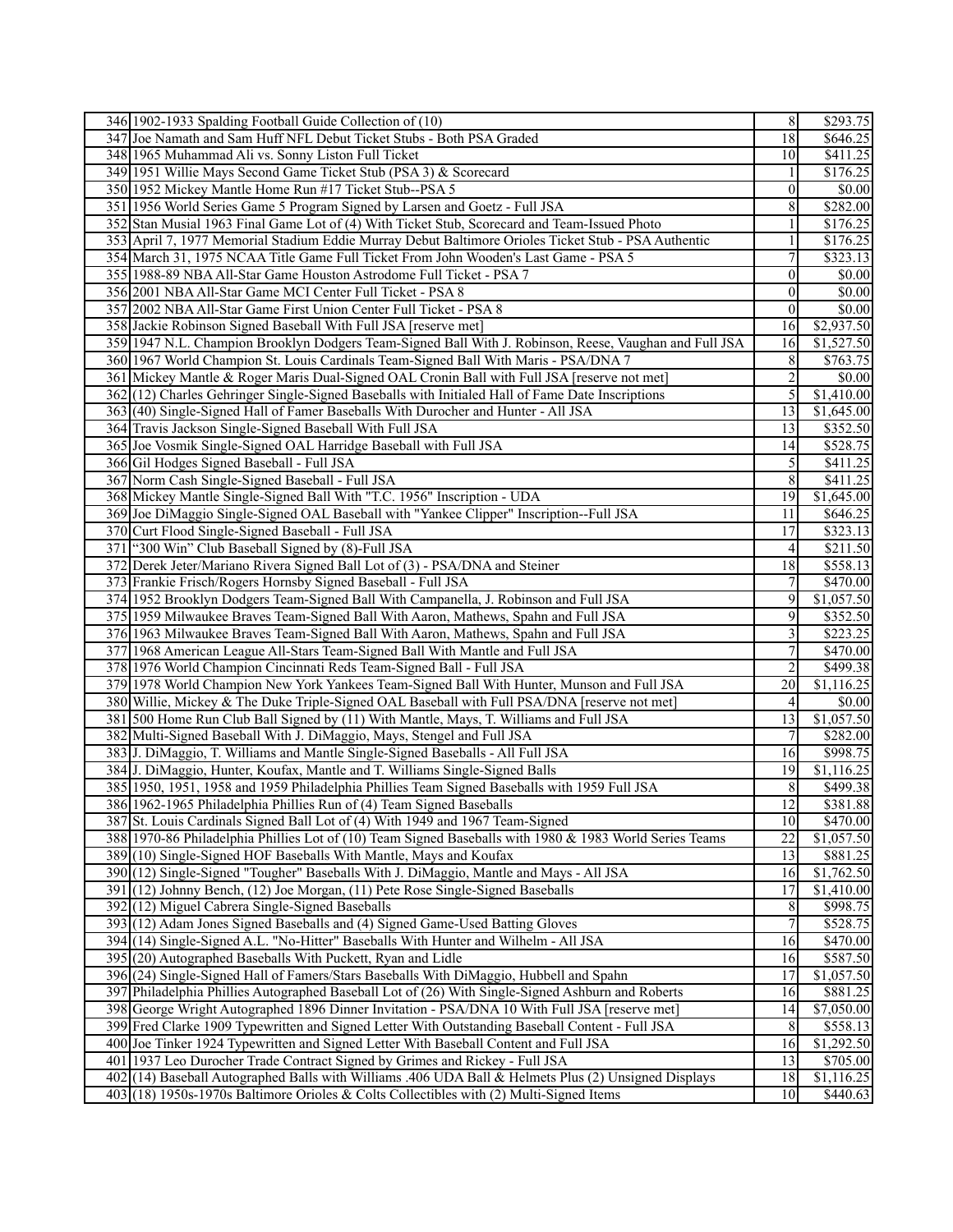| 404 1932 Senators Multi-Signed Sheet (With Berg) and 1944 Letter Signed by Griffith - Both Full JSA     | 10               | \$470.00   |
|---------------------------------------------------------------------------------------------------------|------------------|------------|
| 405 (2) 1934 Multi-Signed National League Sheets With Cuyler, Vance, H. Wagner and Full JSA             | 15               | 3998.75    |
| 406(2) 1934 New York Giants Multi-Signed Sheets With Ott and T. Jackson - Both Full JSA                 | 12               | \$499.38   |
| 407(3) 1930s Baseball Autograph Displays With Maranville and 1933 Browns - All Full JSA                 | 9                | \$440.63   |
| 408(3) 1935 Multi-Signed Philadelphia and Chicago Displays With Appling, Mack and Lyons - All Full JSA  | 10               | \$411.25   |
| 409 1/29/35 Philadelphia Sports Writer's Banquet Multi-Signed Program with Mack, Foxx and Dean-Full JSA | 15               | \$470.00   |
| 410 Connie Mack and Joe Cronin Autographed Items - Full JSA                                             | $\boldsymbol{2}$ | \$188.00   |
| 411 Connie Mack Signed Handwritten Letter - Full JSA                                                    | $\overline{3}$   | \$352.50   |
| 412 1885 Nicholas Young Handwritten Signed Letter With Excellent Baseball Content - Full JSA            | 13               | \$763.75   |
| 413 Ty Cobb Handwritten and Signed Letter on Personal Stationery - Full JSA                             | 16               | \$1,057.50 |
| 414 Ty Cobb 1956 Signed Personal Check - Full JSA                                                       | 9                | \$763.75   |
| 415 Casey Stengel Signed Personal Check - PSA/DNA Authentic [reserve not met]                           | $\mathbf{0}$     | \$0.00     |
| 416 1917 Chuck Klein Signed Dollar Bill with Full PSA/DNA & PCGS VF30 [reserve not met]                 | 5                | \$0.00     |
| 417 Multi-Signed Baseball Display with (17) Hall of Famers-Full JSA                                     | 4                | \$381.88   |
| 418 1966 New York Yankees Signed Catalog Page With Mantle, Maris and Full JSA                           | 1                | \$352.50   |
| 419 1976 New York Yankees Multi-Signed Program with Mantle and Ford-Full JSA                            | 1                | \$293.75   |
| 420 Roger Maris Signed & Framed Newspaper Photograph with Full PSA/DNA [reserve not met]                | 3                | \$0.00     |
| 421 Joe DiMaggio Signed Life Magazine Framed Display - Full JSA                                         | $\,8\,$          | \$470.00   |
| 422(2) Multi-Signed Baseball Books with (79) Signatures including Mantle Inscription                    | $\overline{10}$  | \$763.75   |
| 423(8) Multi/Single-Signed Baseball Books with (2) T. Williams & DiMaggio                               | 8                | \$528.75   |
| 424 (11) Multi-Signed 1950s New York Yankees Yearbooks With DiMaggio, Rizzuto and Ford                  | 20               | \$940.00   |
| 425 Autographed Baseball Publications Lot of (28) With Covers Signed by (2) J. DiMaggio and (2) Spahn   | 23               | \$822.50   |
| 426 1994 "AP Pictorial History of Baseball" Signed by (28) With Mantle, T. Williams - Full JSA          | 12               | \$881.25   |
| 427 Treasure Chest With Baseball Concentration and 1986 Red Sox Team-Signed Jersey                      | 15               | \$499.38   |
| 428 Signed/Unsigned Baltimore Orioles Memorabilia Lot with (2) Bats and Multi-Signed Ball               | 6                | \$235.00   |
| 429 Roger Maris Signed 1962 Topps Baseball #234 - PSA/DNA Authentic [reserve not met]                   | $\vert 4 \vert$  | \$0.00     |
| 430 $(32)$ 1947-66 Baseball Exhibit Cards with (4) PSA Graded & (10) Signed                             | $\overline{8}$   | \$352.50   |
|                                                                                                         | 14               | \$1,175.00 |
| 431 1988-1990 Pacific Legends Baseball Sets with (219) Signed including (67) Hall of Famers             |                  |            |
| 432 Ron Lewis Framed 500 HR Club Litho Signed by (11) With Mantle, Williams and Full JSA                | 19               | \$1,645.00 |
| 433 1989-90 Ron Lewis "Living Legends" Signed (20) Piece Set with Mantle and Koufax [reserve met]       | 5                | \$998.75   |
| 434 "Perfect Game" LE Lithograph Signed by (10) With Koufax, Larsen and Bunning - Full JSA              | 9                | \$381.88   |
| 435 Ken Griffey, Jr./LeRoy Neiman Dual-Signed Display - Full JSA                                        | $\overline{0}$   | \$0.00     |
| 436 1959 Washington Senators Team-Signed Photograph with (33) Autographs-Full JSA                       | 6                | \$440.63   |
| 437 Roger Maris Framed Autograph Display - PSA/DNA Authentic                                            | 2                | \$323.13   |
| 438 Babe Ruth Signed Oversized Photo - Full JSA                                                         | 20               | \$3,525.00 |
| 439 Mickey Mantle and Roger Maris Dual Signed Photo-Full JSA                                            | 7                | \$940.00   |
| 440 Mickey Mantle Autographed 11x14 "No Shirt" Photograph-Full JSA                                      | 3                | \$411.25   |
| 441 Yankees Reunion Photo Signed by (5) With Mantle, Maris and Full JSA                                 | 12               | \$881.25   |
| 442 J. DiMaggio, Mantle, Martin, Ford Signed Framed Photo                                               | 9                | \$646.25   |
| 443(4) Multi/Single-Signed Large Baseball Photographs with Mantle/Reese/Snider                          | 9                | \$499.38   |
| 444 Autographed Baseball Flats Lot of (29) With Grove, Hubbell and (4) Ryan                             | 9                | \$440.63   |
| 445 Babe Ruth and Jacob Ruppert Dual-Signed Postcard - PSA/DNA 7.5 [reserve not met]                    | 16               | \$0.00     |
| 446 Walter Johnson Signed Index Card - PSA/DNA 8 [reserve met]                                          | 10               | \$1,292.50 |
| 447 Ty Cobb Autograph - PSA/DNA Gem-MT 10                                                               | 12               | \$1,175.00 |
| 448 Ty Cobb Framed Signed Index Card Display - Full JSA                                                 | 18               | \$822.50   |
| 449 Len Koenecke Cut Signature - Full JSA                                                               | 5                | \$164.50   |
| 450 Charlie Perkins Cut Signature - Full JSA                                                            |                  | \$117.50   |
| 451 (22) 1962-1986 Baseball Hall of Fame/Superstar Signed Cards                                         | 18               | \$381.88   |
| 452 Ty Cobb Signed Government Postcard - Full JSA                                                       | 20               | \$881.25   |
| 453 Rogers Hornsby Signed Government Postcard - Full JSA                                                | 11               | \$440.63   |
| 454 Mel Ott Signed Government Postcard - Full JSA                                                       | 11               | \$440.63   |
| 455 Tris Speaker Signed Government Postcard - Full JSA                                                  | 9                | \$440.63   |
| 456 Jimmie Foxx Signed Government Postcard - Full JSA                                                   | 9                | \$411.25   |
| 457 Larry Lajoie Signed Government Postcard - Full JSA                                                  | 13               | \$499.38   |
| 458 Thomas Connolly Signed Government Postcard - Full JSA                                               | 12               | \$587.50   |
| 459 Jackie Robinson Signed Government Postcard - Full JSA                                               | 16               | \$646.25   |
| 460 Jimmie Foxx Signed Hall of Fame Plaque Postcard - SGC/JSA Authentic [reserve not met]               | 6                | \$0.00     |
| 461 Wahoo Sam Crawford Signed Index Card                                                                | 7                | \$246.75   |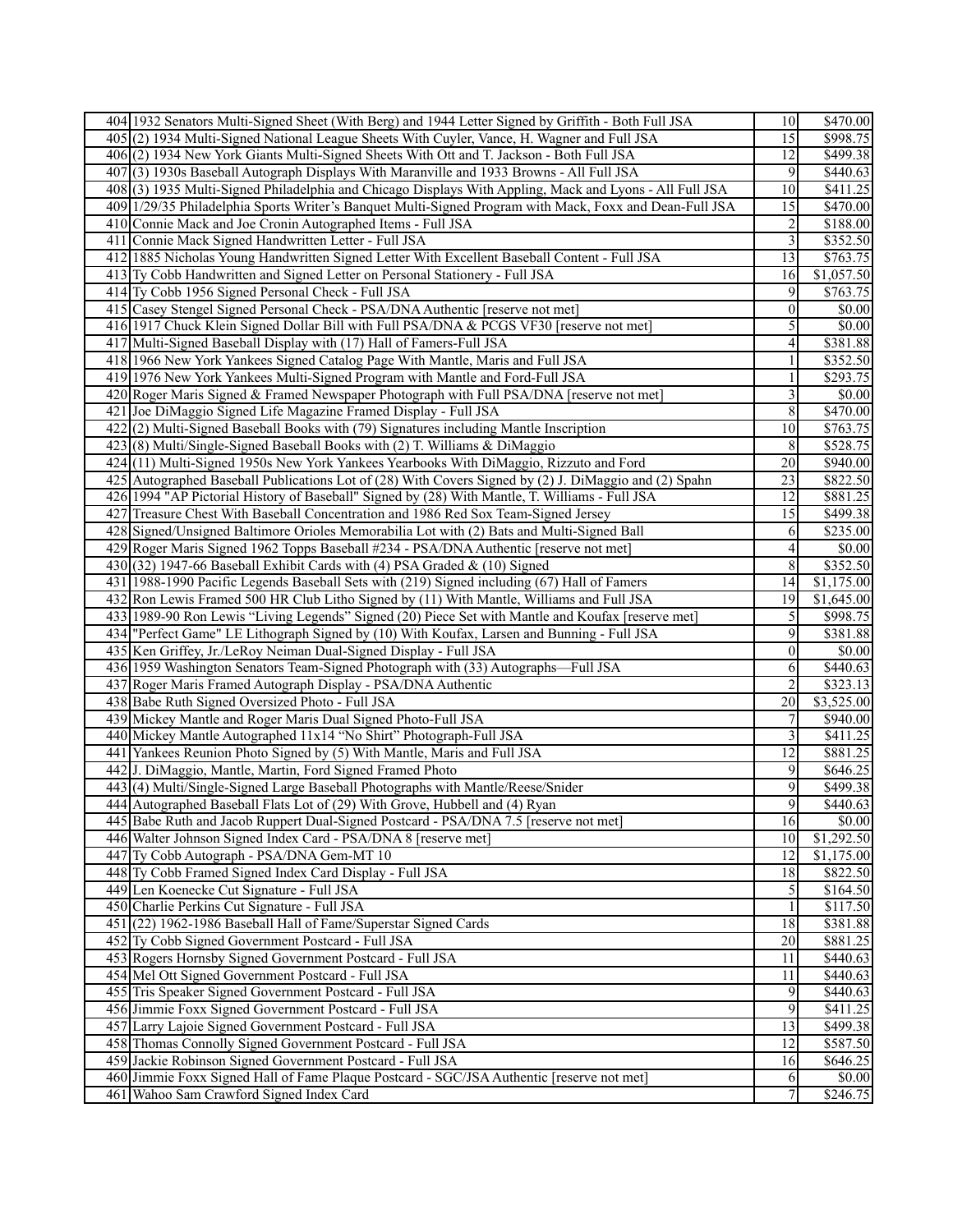| 462 Rogers Hornsby Framed Cut Signature Display PSA/DNA                                               | $\vert 0 \vert$  | $\sqrt{$0.00}$       |
|-------------------------------------------------------------------------------------------------------|------------------|----------------------|
| 463 Roy Campanella Framed Autograph Display - PSA/DNA                                                 | $\theta$         | \$0.00               |
| 464(4) Hall of Famer Signed GPCs With Baker, Clarke, Wallace and Walsh - All Full JSA                 | 13               | \$822.50             |
| 465(9) Hall of Famer Single-Signed Govt. Postcards With Grove, Hubbell and Terry                      | 4                | \$381.88             |
| 466(20) 1930s Baseball Cut Signatures With Hafey                                                      | 6                | \$323.13             |
| 467(33) Baseball Hall of Famer Single-Signed Index Cards With Koufax, Gomez and Medwick               | 11               | \$646.25             |
| 468 1964-1965 Signed "The Sporting News" Run of (56) With Aaron, Mays and West                        | 17               | \$1,292.50           |
| 469 1968-1969 Signed "The Sporting News" Run of (88) With Mays, Howe and Orr                          | 21               | \$2,467.50           |
| 470 1972-1974 Signed "The Sporting News" Run of (91) With Abdul-Jabbar and B. Hull                    | $\overline{27}$  | \$2,702.50           |
| 471 1976-1977 Signed "The Sporting News" Run of (96) With Abdul-Jabbar, E. Campbell and Schmidt       | 30 <sup>1</sup>  | \$2,820.00           |
| 472 1980-1981 Signed "The Sporting News" Run of (87) With Gretzky, R. Jackson and Ryan                | 28               | \$2,467.50           |
| 473 1984-1985 Signed "The Sporting News" Run of (76) With Gretzky and Jordan                          | 28               | \$2,115.00           |
| 474 Roger Maris Signed April 29, 1967 "The Sporting News" - Full JSA                                  | 21               | \$881.25             |
| 475 (4) L.A. Dodgers Signed "The Sporting News" Issues With Koufax, Drysdale - Individual Full JSA    | 12               | \$381.88             |
| 476(4) Single-Signed "The Sporting News" Covers With Gretzky, Jordan, Payton and Puckett - Full JSA   | 9                | \$646.25             |
| 477(6) Single-Signed "The Sporting News" Issues With Mantle, T. Williams and Koufax                   | 13               | \$822.50             |
| 478 (8) Single and Multi-Signed "The Sporting News" With Abdul-Jabbar, Jordan and Walton              | 19               | \$1,057.50           |
| 479(9) Single-Signed "The Sporting News" Basketball Covers With Jordan and Chamberlain - All Full JSA | 16               | \$881.25             |
| 480(9) Multi-Signed "The Sporting News" Covers With Koufax, Mays and T. Williams                      | 25               | \$1,645.00           |
| 481 (13) Single-Signed "The Sporting News" Football Covers With Unitas and J. Brown                   | 13               | \$881.25             |
| 482 1930 Joe Stripp Game-Used Bat With Durocher Sidewriting Notation - PSA/DNA GU-7.5                 | 7                | \$646.25             |
| 483 Jorge Posada 2004 Signed Game-Used Bat - PSA/DNA GU-7.5                                           | 8                | \$646.25             |
| 484 Miguel Cabrera 2007 Signed Game-Used Bat                                                          | 27               | \$2,350.00           |
| 485(6) 1971-1983 Professional Model Philadelphia Phillies Game-Issued Bats                            | 9                | \$270.25             |
| 486 (15) 1971-1983 Professional Model Hall of Famer/Superstar Game-Issued Bats                        | 28               | \$2,115.00           |
| 487(8) Hanley Ramirez Autographed Items With Game-Used Bat                                            | 4                | \$381.88             |
| 488 Early-1960s Los Angeles Angels Game-Worn Trio With Cap, Jacket and Warm-Up Jersey                 | $\boldsymbol{7}$ | \$705.00             |
| 489 1953 Columbus Red Birds Game-Worn Road Ensemble                                                   |                  | \$293.75             |
| 490 Ray Lamanno 1945-1948 Cincinnati Reds Signed Game-Worn Jacket                                     | 15               | \$705.00             |
| 491 1956-1966 St. Louis Cardinals Game-Worn Warm-Up Jacket                                            | 10               | \$646.25             |
| 492 1961-1965 Minnesota Twins Game-Worn Warm-Up Jacket                                                | 4                | \$270.25             |
| 493 1968 Boston Red Sox Game-Worn Warm-Up Jacket                                                      | 1                | \$293.75             |
| 494 Vintage Houston Astros Game-Worn Warm-Up Jacket                                                   | $\overline{c}$   | \$246.75             |
| 495 1960s Los Angeles Dodgers Game-Worn Jacket                                                        | 3                | $\overline{$199.75}$ |
| 496 Early-1990s Oakland A's Game-Worn Warm-Up Jacket                                                  | $\mathbf{0}$     | \$0.00               |
| 497 1980s-1990s San Diego Padres Game-Worn Lot of (4) With Garvey Signed Jacket                       | 2                | $\overline{$}323.13$ |
| 498 Elrod Hendricks 1992-1994 Game-Worn Baltimore Orioles Bullpen Jacket                              | 9                | \$352.50             |
| 499 Circa-1940s Brooklyn Dodgers Game-Worn Cap                                                        | 6                | \$235.00             |
| 500 1963-1967 Kansas City Athletics Game-Worn Cap                                                     | $\boldsymbol{0}$ | \$0.00               |
| 501 1969 Seattle Pilots Game-Worn Cap From Club's Lone Season                                         | 10               | \$470.00             |
| 502 Moses Malone 1987-88 Washington Bullets Game-Worn Road Jersey - Rare Style                        | 21               | \$1,997.50           |
| 503 1983-1988 Washington Bullets Game-Worn Apparel Lot of (5)                                         | $\overline{12}$  | \$352.50             |
| 504 Philadelphia Eagles Game-Used Lot of (3) With McNabb and S. Brown Jerseys                         | 2                | \$323.13             |
| 505 1930s-1940s Transitional Football Helmet                                                          | 2                | \$188.00             |
| 506 1935 National Chicle Football #34 Bronko Nagurski High Number--SGC 10                             | 26               | \$2,115.00           |
| 507 1935 National Chicle Football Group of (4) SGC Graded High Numbers                                | 12               | \$646.25             |
| 508 1960 Fleer Football Complete Set Plus Proof Set of (132) Cards Each                               | 10               | \$499.38             |
| 509 1961 Fleer Football Series 2 Uncut Sheet with Kemp & (2) Maynard RC                               | 12               | \$646.25             |
| 510 1962 Post Cereal Football Partial Set of (155/200) Cards                                          | 14               | \$763.75             |
| 511 (6) 1956-1967 Topps & Fleer Football Starter Sets with Stars                                      | 16               | \$998.75             |
| 512 1968 Topps Football Complete Set (219/219)                                                        | 10 <sup>1</sup>  | \$352.50             |
| 513 1968-1971 Topps Football Complete Set Run                                                         | 17               | \$1,527.50           |
| 514 1960-1969 Football Card Collection of (1259) with Brown & Unitas                                  | $\overline{7}$   | \$528.75             |
| 515 1968-1971 Topps Football Partial Set Run                                                          | $\overline{7}$   | \$499.38             |
| 516 1970 Topps Football Complete Set (263/263) Plus 1962 Topps Starter (70/176) with Unitas           | 10               | \$470.00]            |
| 517(3) 1970 Topps Football Posters Uncut Sheets—Different                                             | 4                | \$270.25             |
| 518(73) 1961-1970 Football PSA Graded Cards with Unitas & Namath                                      | 10               | \$587.50             |
| 519 1953-1975 Football Shoebox Collection of (974) Cards with 1956 Topps Checklist                    | 4                | \$763.75             |
|                                                                                                       |                  |                      |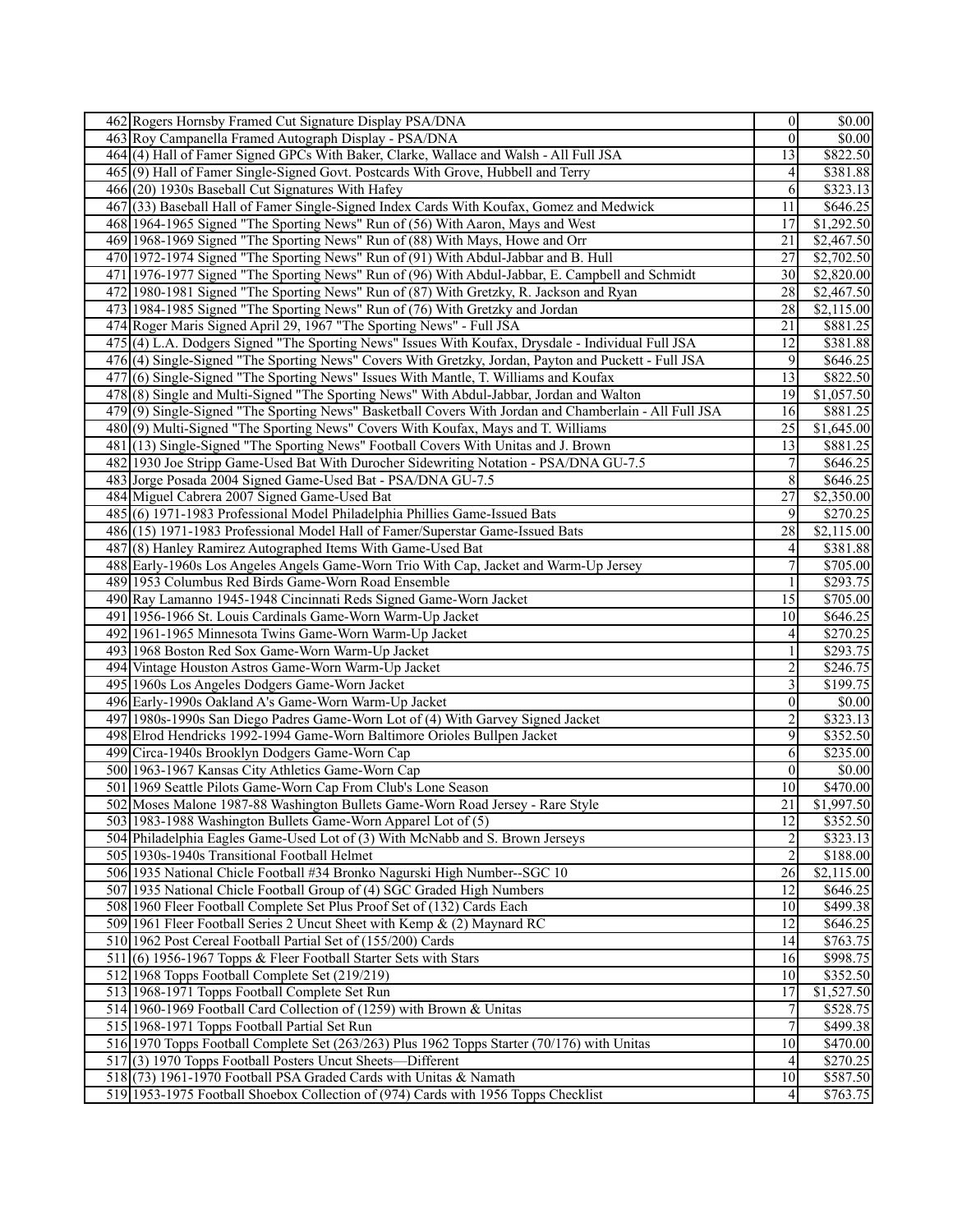| $520(6400+)$ 1970-1972 Topps Football Singles with Stars                                                                                                      | 10                      | \$558.13               |
|---------------------------------------------------------------------------------------------------------------------------------------------------------------|-------------------------|------------------------|
| 521 (1770) 1959-1979 Topps, Philadelphia & Fleer Football Shoebox Collection with Stars                                                                       | 24                      | \$1,175.00             |
| 522 (12,500+) 1973-1975 Topps Football Cards with Stars                                                                                                       | 10                      | \$705.00               |
| 523 1972 Topps Football Complete Set (351/351)—Higher Grade                                                                                                   | 22                      | \$2,467.50             |
| 524 1972-1975 Topps Football Partial/Starter Set Run                                                                                                          | $\overline{3}$          | \$381.88               |
| $525(8)$ 1973-1984 Topps Football Complete Sets                                                                                                               | 8                       | \$705.00               |
| 526 1976 Topps Football Hoard of $(15,000+)$ Cards                                                                                                            | 6                       | \$440.63               |
| 527 1978-1983 Topps Football Complete Set Run Plus (6) 1980 Topps Football Super Sets                                                                         | $\overline{2}$          | \$258.50               |
| 528 (23) 1979-1987 Topps Football Complete Sets                                                                                                               | 16                      | \$940.00               |
| 529(37) 1980s-1990s Football Complete Sets with (6) 1989 Score                                                                                                | 8                       | \$381.88               |
| 530 1986 Topps Football & 1989 Score Football Complete Sets with (16) PSA Graded                                                                              | $\overline{2}$          | \$188.00               |
| 531 1984 Topps Football Wax Box & (2) Rack Boxes with Stars Showing                                                                                           | 20                      | \$2,115.00             |
| 532(13) 1983-1986 Topps Football Cello Packs with Hall of Famers/Stars Showing                                                                                | 8                       | \$499.38               |
| 533(8) 1910-1912 Kansas vs. Missouri Real Photo Postcards                                                                                                     | $\overline{2}$          | \$188.00               |
| 534 1932 Spalding Three-Team NFL Schedule                                                                                                                     | $\mathbf{1}$            | \$235.00               |
| 535 1933-1934 College Football Original News Service Photo Lot of (24)                                                                                        | $\overline{3}$          | \$199.75               |
| 536 1948 Lujack and Trippi Wilson Advisory Staff Retail Displays                                                                                              | 10                      | \$411.25               |
| 537(4) Vintage Baltimore Colts Items with Binoculars and Plate                                                                                                | $\vert 4 \vert$         | \$270.25               |
| 538 1953-1975 Football Treasure Chest With 1965 Coke Caps and Vintage Schedule Booklets                                                                       | $\mathbf{1}$            | \$117.50               |
| 539 10/21/22 Ohio State Stadium Dedication Program with (5) Related Items                                                                                     | $\overline{7}$          | \$323.13               |
| 540 1961 Rahr's Beer Green Bay Packers World Champions Promotional Photo                                                                                      | $\overline{3}$          | \$141.00               |
| 541 NFL Running Back Greats Signed Football With Payton, Sanders and Smith - Full PSA/DNA                                                                     | 16                      | \$881.25               |
| 542 Knute Rockne Single Signed Period Photo-Full JSA                                                                                                          | 18                      | \$2,350.00             |
| 543 Amos Alonzo Stagg Single Signed Period Photo-Full JSA                                                                                                     | 6                       | \$381.88               |
| 544 1927 Fielding H. Yost Single Signed Photo with "1901-1927 Michigan" Inscription-Full JSA                                                                  | 13                      | \$1,645.00             |
| 545 George Little Signed Photo-Full JSA                                                                                                                       | 8                       | \$705.00               |
| 546 Robert Zuppke Single Signed Photo-Full JSA                                                                                                                | $\overline{3}$          | \$282.00               |
| 547 (2) Famous Sportswriters Signed Photos with Grantland Rice and Harvey Woodruff                                                                            | 11                      | \$323.13               |
| 548(6) Early Big Ten Conference Coach Photos with (4) Signed Including Phelan and Wilce                                                                       | 18                      | \$1,175.00             |
| 549(6) Rare 1870s Football Tintype Photographs                                                                                                                | 15                      | \$881.25               |
| 550 1960s Bill Gallo Green Bay Packers "World Champions" Litho Signed by (10) - Full JSA                                                                      | $\overline{7}$          | \$381.88               |
| 551 1963 New York Giants Team-Signed Football With Huff, Tittle and Full JSA                                                                                  | $\mathbf{1}$            | \$293.75               |
| 552 1969 New York Jets Team-Signed Print with (24) Autographs--Steiner                                                                                        | $\overline{2}$          | \$246.75               |
| 553 1973 Washington Redskins Team-Signed Football With Full JSA                                                                                               | $\overline{\mathbf{3}}$ | \$258.50               |
| 554(2) Multi-Signed Vintage Baltimore Colts Full Size Helmets-Both Full JSA                                                                                   | 7                       | \$352.50               |
| 555 Johnny Unitas Memorabilia Lot with (4) Autographs including Vintage Pennant                                                                               | $\vert 4 \vert$         | $\overline{$270.25}$   |
| 556 John Elway/LeRoy Neiman Dual-Signed Lithograph                                                                                                            | $\overline{0}$          | \$0.00                 |
| 557 1989 University of Arkansas Football SWC Championship Gold Ring—James Rouse Running Back                                                                  | 6                       | \$881.25               |
| 558 (15) Signed Football Mini Helmets with Baugh, Elway & Unitas                                                                                              | 18                      | \$587.50               |
| 559(15) Washington Redskins/Baltimore Colts Mini-Helmets Signed with Inscriptions                                                                             | 13                      | \$528.75               |
| 560(22) Single-Signed Football Mini-Helmets With Maynard and Simpson                                                                                          | 17                      | $\overline{$998.75}$   |
| 561 (27) Baltimore Colts Autographed Mini-Helmets with (4) Multi-Signed                                                                                       | 11                      | $\overline{$646.25}$   |
| 562 (45) 1960s-Modern Baltimore Colts Mostly 8x10 Autographs with (2) Unitas                                                                                  | 11                      | \$470.00               |
| 563 1948 Bowman Basketball Low Number (#1-36) Set                                                                                                             | 13                      | \$822.50               |
| 564 1948-50 Safe-T-Card Red Auerbach Rookie SGC 80--Only Graded                                                                                               | 15                      | $\overline{$998.75}$   |
| 565 1970-71 Topps Basketball Complete Set (175/175)                                                                                                           | 14                      | \$587.50               |
| 566 (201) 1961-1981 Basketball Singles Collection with (61) PSA Graded—Many Stars                                                                             |                         |                        |
|                                                                                                                                                               | 8 <sup>l</sup>          | \$499.38               |
| 567 1976-77 & 1978-79 Topps Basketball Complete Sets with (49) PSA Graded                                                                                     | $\vert$<br>25           | \$270.25<br>\$2,702.50 |
| 568(41) 1980-1981 Topps Basketball Uncut Sheets with (6) Bird/Erving/Magic                                                                                    | $\overline{5}$          | \$282.00               |
| 569(12) 1974-1982 Topps Basketball Complete/Near/Partial Sets                                                                                                 | 10 <sup>1</sup>         | \$499.38               |
| 570(51) 1976-1992 Basketball Complete Sets with (2) 1987-88 Fleer<br>571 1984-85 Star Court Kings & Team Supers Basketball Complete Sets with (10) BGS Graded |                         |                        |
|                                                                                                                                                               | 4 <sup>1</sup>          | \$270.25               |
| 572 1954-55 Gunther Beer Bullets Ray Felix PSA 4--Only Graded                                                                                                 | 6                       | \$440.63               |
| 573 1954-55 Gunther Beer Bullets Rollen Hans PSA 4--Only Graded                                                                                               | $\overline{7}$          | \$470.00               |
| 574 1954-55 Gunther Beer Bullets Harold Uplinger PSA 4--Only Graded                                                                                           | 9                       | \$381.88               |
| 575 1986-87 Fleer Basketball #57 Michael Jordan Rookie BGS 9                                                                                                  | 12                      | \$1,645.00             |
| 576 Michael Jordan Single-Signed Official NBA Basketball - UDA                                                                                                | 15                      | \$646.25               |
| 577 Michael Jordan UDA Signed Statue--Red Jersey                                                                                                              | 8 <sup>l</sup>          | \$587.50               |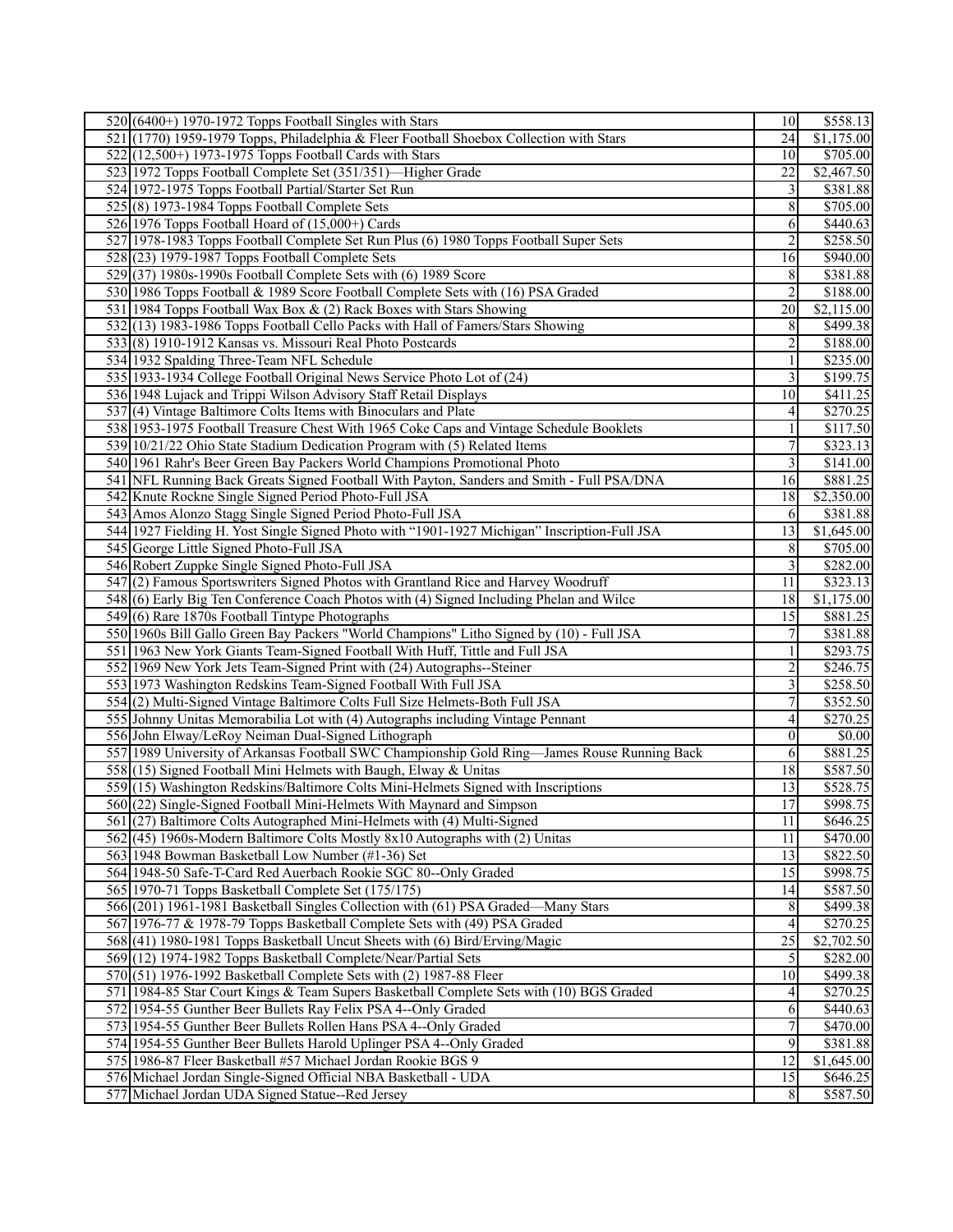| 578 1990s-Present Michael Jordan Singles Collection of (3,687) Cards                                                                                                             | $\overline{5}$   | $\overline{$411.25}$   |
|----------------------------------------------------------------------------------------------------------------------------------------------------------------------------------|------------------|------------------------|
| 579 Michael Jordan Highland Mint Limited Edition 1 Troy Oz. Pure Gold Coin                                                                                                       | $\overline{11}$  | \$1,645.00             |
| 580 Michael Jordan Signed and Framed Nike "Wings" Poster - UDA                                                                                                                   | 8 <sup>l</sup>   | \$763.75               |
| 581 UDA "Legends of Basketball" LE Framed Print Signed by Jordan, Bird and Magic                                                                                                 | 11               | \$822.50               |
| 582 Bill Russell Signed Basketball and Jersey                                                                                                                                    | $\vert 4 \vert$  | \$470.00               |
| 583 1968-69 NBA Champion Boston Celtics Multi-Signed 20x16 Photo With Havlicek and Russell                                                                                       | $\mathbf{1}$     | \$235.00               |
| $584(15)$ Bill Russell Signed 8x10 Photographs                                                                                                                                   | $\overline{2}$   | \$940.00               |
| 585 1954-55 Topps Hockey Complete Set of (60) Cards                                                                                                                              | $\mathbf{1}$     | \$587.50               |
| 586(7) 1969-1979 Topps Hockey Complete/Near Sets                                                                                                                                 | 9                | \$998.75               |
| 587 1966-67 Topps Hockey #35 Bobby Orr Rookie SGC 60                                                                                                                             | 26               | \$3,525.00             |
| 588 (206) 1968-69 O-Pee-Chee Hockey Puck Stickers from Vending with Many Stars                                                                                                   | 31               | \$2,232.50             |
| 589 (2527) 1973-1974 Topps Hockey Singles from Vending                                                                                                                           | 13               | \$558.13               |
| 590(9) 1972-1988 Topps & O-Pee-Chee Hockey Complete Sets with Gretzky RC                                                                                                         | 15               | \$1,292.50             |
| 591 July 4, 1919 Dempsey vs. Willard Heavyweight Title Full Ticket - PSA 4                                                                                                       | 16               | \$499.38               |
| 592 July 2, 1921 Dempsey vs. Carpentier PSA Authentic Full Ticket - Lone Graded Example                                                                                          | 5 <sub>l</sub>   | \$282.00               |
| 593 Marciano, Walcott Signed Photos and 1953 Heavyweight Fight Ticket                                                                                                            | 16               | \$1,057.50             |
| 594 (26) 1910s-1970s Boxing Singles/Flats Collection with (3) SGC Graded & Dempsey Auto                                                                                          | 7                | \$381.88               |
| 595 Muhammad Ali Signed Poem Display with Full JSA                                                                                                                               | $\vert 0 \vert$  | \$0.00                 |
| 596 1890-1894 N310 Mayo's Cut Plug John L. Sullivan (SGC 30) and James J. Corbett (SGC 20)                                                                                       | $\overline{11}$  | \$352.50               |
| 597 Muhammad Ali Dual-Signed Enlarged Replica \$100 Bill - Full JSA                                                                                                              | 9                | \$323.13               |
| 598 Bobby Jones Signed Hardcover Book - Full JSA                                                                                                                                 | 6                | \$1,057.50             |
| 599 Jackie Gleason/Arnold Palmer Signed Framed Display                                                                                                                           | 1                | \$293.75               |
| 600 Arnold Palmer/Jack Nicklaus Framed Autograph Display - JSA                                                                                                                   | $\boldsymbol{2}$ | \$246.75               |
| 601 Tiger Woods 2007 PGA Championship Shadowbox Display With UDA Autographed Shoe                                                                                                | 8                | \$763.75               |
| 602 USGA-U.S. Open Championship Golf Memorabilia Lot of (38) with Jacket, Tickets, Badges                                                                                        | $\overline{2}$   | \$188.00               |
| 603 Very Tough Arthur Ashe Single-Signed Baseball-Full JSA                                                                                                                       | $\mathbf{1}$     | \$293.75               |
| 604 1920s-2000s Tennis Book/Publication Lot of (30) with (10) Autographed Books                                                                                                  | $\vert 0 \vert$  | $\overline{50.00}$     |
| 605 Tennis Autographed Flats Collection of (38) with Borg/Connors Multi-Signed Photo                                                                                             | $\vert 4 \vert$  | \$211.50               |
| 606 (585) 1933-2000s Multi-Sport Treasure Chest with Cards & Autographs                                                                                                          | $\overline{21}$  | \$822.50               |
| 607 (546) 1951-1978 Topps Baseball & Football Singles Group with Many Stars including Banks RC                                                                                   | 16               | \$2,232.50             |
| 608 (4388) 1968-1975 Topps Baseball, Football & Basketball Cards with Many Stars                                                                                                 | 20               | \$1,410.00             |
| 609(139) 1977-1994 Multi/Non-Sport Wax Boxes & Factory Set Collection                                                                                                            | 14               | \$1,410.00             |
| 610(59,000+) 1979-1992 Multi-Sport Singles & Sets Hoard with (27) Sets                                                                                                           | 12               | \$881.25               |
| 611 (6) Vintage 1st Edition Sports Books with "One Minute To Play" & "Babe Ruth's Own Book of Baseball"                                                                          | 1                | \$176.25               |
| $612$ (500+) Multi-Sport Schedule Hoard With (150+) Ticket Stubs                                                                                                                 | $\mathbf{1}$     | \$117.50               |
| $613(13)$ 1999-2009 Multi-Sport Wax & Commemorative Boxes                                                                                                                        | $\overline{3}$   | \$199.75               |
| 614(3) 1923-1928 Multi-Sport Uncut Strip Card Sets Plus (22) 1927 W560 Singles                                                                                                   | $\overline{12}$  | \$440.63               |
| $615(18)$ 1933 Goudey Sport Kings with Sarazen, Shore & Tilden                                                                                                                   | 9                | \$940.00               |
| 616 1954 Bowman Baseball & Football Starter Sets with Mantle                                                                                                                     | 18               | \$646.25               |
| 617 (14) 1947-1978 Multi-Sport Complete/Near Oddball Sets with 1969 Nabisco Team Flakes                                                                                          | 34               | \$4,700.00             |
| 618 1976 Topps Baseball & Football Complete Sets                                                                                                                                 | 11               | \$352.50               |
| $619(6)$ 1974-1980 Topps Baseball & Football Complete Sets                                                                                                                       | 22               | \$998.75               |
| 620(19) 1970-1983 Multi/Non-Sport Wax Boxes & Sets                                                                                                                               | 22               | \$763.75               |
| 621 (10) 1977-1985 Multi-Sport Complete Sets with Gretzky & Montana Rookies                                                                                                      | 16               | \$646.25               |
| 622 (196) 1977-Modern Multi-Sport Graded Rookie/Insert Collection with Topps Traded Ripken                                                                                       | 20               | \$998.75               |
| 623 1930s-1980s Multi-Sport Treasure Chest With 1950s World Series Programs                                                                                                      | 18               | \$763.75               |
| 624 1930s-70s Multi-Sport Pennant Lot of (54) with World Series and Team Photo                                                                                                   | 24               | \$881.25               |
| 625 Baseball and Football Memorabilia Treasure Chest With Pennants and Publications                                                                                              | $\overline{2}$   | \$141.00               |
| 626(18,000+) 1960s-Modern Multi-Sport Singles Treasure Chest                                                                                                                     | $\overline{9}$   | \$440.63               |
| 627 Mickey Mantle/Joe Namath Dual-Signed Framed Photo - Full JSA                                                                                                                 | 8                | \$499.38               |
| 628 1972 LPGA 8x8 Card With (22) Signatures, Including (2) J. DiMaggio, J. Louis and Full PSA/DNA                                                                                | $\vert$          | \$381.88               |
|                                                                                                                                                                                  |                  |                        |
|                                                                                                                                                                                  |                  |                        |
| $629$ (12) Multi-Sport Dual & Single-Signed Publications with DiMaggio & Williams                                                                                                | $\,8$            | \$499.38               |
| 630 Multi-Sport Autograph Collection of (700+) Single Signed Cuts with Numerous Hall of Famers and Stars                                                                         | 19               | \$1,762.50             |
| 631 1938 Gum Inc. Horrors of War Complete Set of (288) Cards with (19) PSA Graded                                                                                                | 12               | \$2,467.50             |
| 632 1892 N308 Mayo's Cut Plug "Naval Uniforms" Complete SGC Graded Set of (20) Cards                                                                                             | 11               | \$763.75               |
| 633 (520+) 1912 Cigarette Silks with Zira Flag Display Ad                                                                                                                        | $\vert 0 \vert$  | \$0.00                 |
| 634 (8) 1930s Diamond Matchbooks Movie Stars Complete/Near Sets with Color Variations<br>635 Garbage Pail Kids Original Series 1-14 Collection with (10) Sets and (26) Wax Boxes | 14<br>17         | \$940.00<br>\$1,645.00 |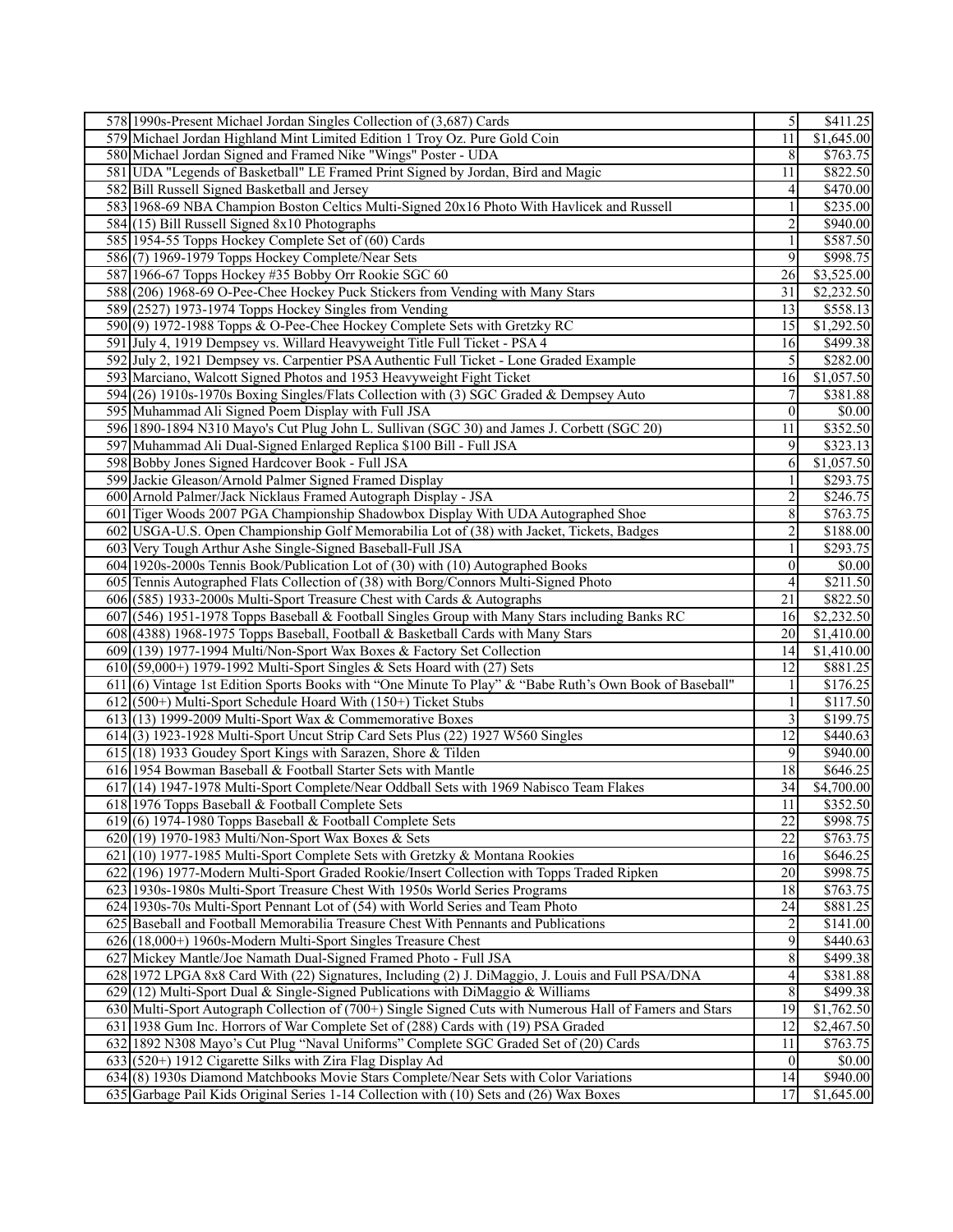| 636 1889 N139 Honest Long Cut Types of Vessels Complete Set of (25) Die-Cut Cards                                                           | $\overline{5}$          | \$352.50             |
|---------------------------------------------------------------------------------------------------------------------------------------------|-------------------------|----------------------|
| 637 1891 N194 W.S. Kimball "Household Pets" Complete PSA Graded Set of (25) Cards—Many Pop 1                                                | 11                      | \$763.75             |
| 638 1950 Hopalong Cassidy Near Set of (228/230) With (3) Foil Cards and Wrapper                                                             | $\,8\,$                 | \$528.75             |
| 639(3) 1951-1958 Non-Sport Complete/Near Sets with 1958 Topps TV Westerns                                                                   | 10                      | \$293.75             |
| 640 1952-1955 Topps Wings and Rails & Sails Group of (410) Cards                                                                            | 18                      | \$558.13             |
| 641 Late 1920s Non-Sport Actors/Actresses Uncut Sheet of (60) Cards                                                                         | 3                       | \$164.50             |
| 642(2) 1949-1952 Bowman Movie/Television Stars Complete Sets with Unopened Pack                                                             | 18                      | \$881.25             |
| 643(11) 1920s-1940s Non-Sport Movie Star/Entertainer Albums                                                                                 | 9                       | \$352.50             |
| 644 1950-1956 Topps & Bowman Non-Sport Collection of (626) Cards                                                                            | 19                      | \$1,057.50           |
| 645 1954 Topps Wings Partial Set (163/200) Plus (98) Dupes and (23) 1954 Topps Scoops                                                       | $\overline{4}$          | \$211.50             |
| 646(51) 1900s-1970s Non-Sport Complete Sets—Loaded                                                                                          | 13                      | \$705.00             |
| 647 (234) 1930s-1960s Non-Sport Movie/Entertainers Treasure Chest with Exhibits Set                                                         | $\overline{12}$         | \$440.63             |
| 648 1965 AB&C "Civil War News" Complete High-Grade Set of (88)                                                                              | 14                      | \$470.00             |
| 649 1971 Topps Partridge Family Series A (Blue Border) Near Wax Box of (29) Packs                                                           | 10                      | \$381.88             |
| 650(2) Garbage Pail Kids Complete Set Series 1-14 Runs with (2) "Jumbo" Sets                                                                | 20                      | \$1,292.50           |
| 651 Robert E. Lee Signed 1866 Washington College Report Card                                                                                | $\Omega$                | \$0.00               |
| 652 President Ulysses S. Grant 1871 Signed Presidential Pardon - Full JSA                                                                   | 14                      | \$1,057.50           |
| 653 Winston Churchill Signed 1911 Appointment Document - Full JSA                                                                           | $\vert 4 \vert$         | \$1,057.50           |
| 654 Franklin D. Roosevelt Signed 1943 Presidential Appointment - Full JSA [reserve not met]                                                 | $\overline{7}$          | $\sqrt{$0.00}$       |
| 655 Neil Armstrong Signed Vintage 8x10 NASA Photograph with Full JSA                                                                        | 12                      | \$1,116.25           |
| 656 1939 New York World's Fair Treasure Chest of (350+) Memorabilia Items with Guides, Chair and Pillow                                     | 8                       | $\overline{$499.38}$ |
| 657 William Moultrie 1794 Signed Document - Full JSA                                                                                        | 11                      | \$411.25             |
| 658 Jefferson Davis Cut Signature - Full JSA                                                                                                | 12                      | $\overline{$}411.25$ |
| 659 Dwight D. Eisenhower Autographed "Republican National Convention" Photo-Full JSA                                                        | $\overline{\mathbf{c}}$ | \$293.75             |
| 660 Theodore Roosevelt Signed Cut-Full JSA                                                                                                  | $\overline{6}$          | \$411.25             |
| 661 John F. Kennedy 1958 Typewritten Signed Letter With "Jack" Signature - Full PSA/DNA [reserve met]                                       | 10                      | \$1,057.50           |
| 662 U.S. President Autograph Collection of (6) with Bush, Hoover and Ford-Great Starter Set                                                 | 8                       | \$558.13             |
| 663 Ronald Reagan Signed "Goldwater Victory Dinner" Program-Full JSA                                                                        | 13                      | \$440.63             |
| 664 Vintage Lead Soldiers/Figures/Artillery Lot of (50+) Items                                                                              | $\overline{20}$         | \$440.63             |
| 665 Midge/Matchbox/Hot Wheels and Other 1940s-1980s Toy Car Lot of (200+)<br>666 General William T. Sherman 1860s Signed U.S. Army Envelope | $\overline{c}$<br>6     | \$129.25<br>\$352.50 |
| 667 G.T. Beauregard 1883 Signed Handwritten Letter - Full JSA                                                                               | $\vert 4 \vert$         | \$258.50             |
| 668 Phineas T. Barnum Signed Check - Full JSA                                                                                               | 4                       | \$381.88             |
| 669 1927 Eddie Rickenbacker Single Signed Photo-Full JSA                                                                                    | 1                       | \$293.75             |
| 670 Multi-Signed 1937 Dinner Program With Olivier and Leigh - Full PSA/DNA                                                                  | $\vert 0 \vert$         | 0.00                 |
| 671 Bud Abbott and Lou Costello Single Signed Photos-Full JSA                                                                               | $\tau$                  | \$499.38             |
| 672 Charles Schulz Autographed "Peanuts Gang" Sheet-Full JSA                                                                                | 11                      | \$646.25             |
| 673 Space Shuttle Discovery "STS 51-A Mission" Multi-Signed Display-Full JSA                                                                | $\overline{0}$          | \$0.00               |
| 674 Batman Autograph Lot of (29) with (2) West, Kane, Ward and Price                                                                        | 10                      | \$440.63             |
| 675 Hirschfeld Alfred Hitchcock TV Guide Cover Portrait Illustration Board                                                                  | 7                       | \$881.25             |
| 676 (16) 1940s-1950s Sports-Themed Lobby Card Sets of (8) With "The Caddy" and "Fear Strikes Out"                                           | 10 <sup>1</sup>         | \$763.75             |
| 677(3) 1950s Spanish Lobby Cards with "Rebel Without A Cause"                                                                               | 0                       | \$0.00               |
| 678 1920s-1950s Movie Theatre Program Collection With "Gone With the Wind" and "The King of Kings"                                          | $\overline{3}$          | $\overline{$199.75}$ |
| 679 1940s-1950s Actors/Actresses Stationery Pad Lot of (45) With Garland, Grant and Wayne                                                   | $\vert 4 \vert$         | \$235.00             |
| 680 1930s-1950s Actor/Actress/Movie-Photo/Still Lot of (114) with Sinatra, Three Stooges and Temple                                         | 9                       | \$646.25             |
| 681 Vintage Sheet Music Lot of (300+) with Sinatra, Crosby, Jolson and Disney                                                               | 4                       | \$211.50             |
| 682 1890s-1960s Movie/Americana "Treasure Chest" of (400+) Memorabilia and Ephemera Items                                                   | $\overline{12}$         | \$763.75             |
| 683 Big Little Books Collection of (200+) with 1932 "1st Dick Tracy" and (2) 1933 "Mickey Mouse"                                            | 14                      | \$940.00             |
| 684 Edgar Rice Burroughs "Tarzan" Complete Book Set of (26) with (7) 1st Editions                                                           | $\overline{0}$          | \$0.00               |
| 685 New York Ephemera Lot With Maps, Travel Guides and Postcards                                                                            | $\mathbf{1}$            | \$176.25             |
| 686 1964 New York World's Fair Treasure Chest of (250+) Memorabilia Items                                                                   | 12                      | \$411.25             |
| 687 Charles Lindbergh Lot of (6) with Pillow, Pillow Case and "Lindy" Game                                                                  | $\overline{0}$          | $\overline{$}0.00$   |
| 688 1930s-1940s Pin-Up Girl Collection of Premiums, Exhibits and Ads                                                                        | $\overline{25}$         | \$940.00             |
| 689 (350+) 1920s-70s "Vacation Destinations" Pennant and Postcard Hoard with Hop-Along Cassidy                                              | 11                      | \$528.75             |
| 690 1860s-1970s Military/Americana Lot with (10) WWI & WWII Medals                                                                          | 11                      | \$470.00             |
| 691 1930s-1970s Toy Car/Truck/Bus Lot of (60+) with (2) Hubley Indy Cars                                                                    | 13                      | \$822.50             |
| 692 "Balance of Collection" Vintage Toy Lot with Charlie McCarthy Doll and (4) Games                                                        | 9<br>$\overline{2}$     | \$763.75             |
| 693(10) 1940s-50s Gambling Punch Boards-All Unpunched with (1) Baseball                                                                     |                         | \$199.75             |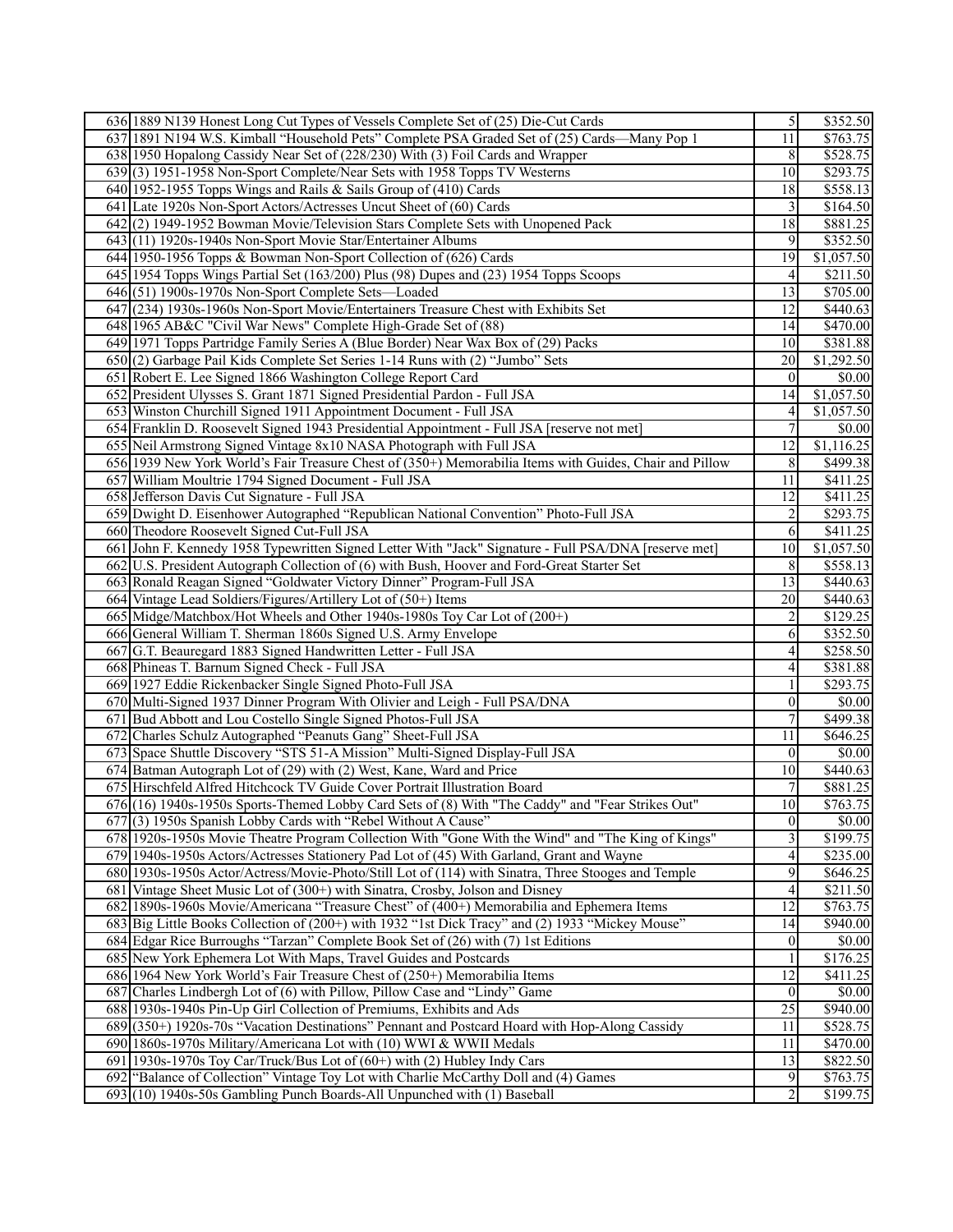| 694 1950s-60s "Natty Boh" Display Lot with "Egghead Mr. Boh" Light-up Sign                          |                         | \$293.75               |
|-----------------------------------------------------------------------------------------------------|-------------------------|------------------------|
| 695 Late 1700s-Late 1900s Foreign Coin Lot of $(280+)$                                              | $\overline{15}$         | \$558.13               |
| 696 Carson City Morgan Silver Dollar Lot of (5)                                                     | 17                      | \$940.00               |
| 697(2) NGC Graded "Liberty" Nickels with MS65 1883 "No Cents" and MS64 1883 "With Cents"            | $\vert$                 | \$293.75               |
| 698 1852-1958 American Penny Lot of (490+)                                                          | 16                      | \$282.00               |
| 699(2) PCGS Graded Variety Coins with Rare 1918 "Dropped D" Dime and 1955-D/S OMM-3 Nickel          | $\overline{1}$          | \$117.50               |
| 700(52) 1942-S/S & S/S/S Double Die Variety Lincoln Cents All Graded MS60-MS67 [reserve not met]    | $\vert 0 \vert$         | \$0.00                 |
| 701 1941 Lincoln Cent "Doubled Die Obverse"-PCGS Graded MS65RD [reserve not met]                    | $\overline{2}$          | $\overline{$}0.00$     |
| 702 1943/2-P "Doubled Die Obverse" Jefferson Nickel-PCGS Graded MS65                                | $\overline{9}$          | \$646.25               |
| 703 1943 "Full Steps-Doubled Die Obverse" Jefferson Nickel-PCGS Graded MS65FS                       | 6                       | \$587.50               |
| 704 (65) 1909-1954 PCGS and NGC Graded Lincoln Cents                                                | 16                      | $\overline{$1,645.00}$ |
| 705(89) 1909-1940 Complete Date and Mintmark Lincoln Cent Series Without 1922-No D                  | 10 <sup>1</sup>         | \$881.25               |
| 706(7) 1930-1984 Graded Lincoln Cents with 1984 "Doubled Die" PCGS MS66RD Memorial Cent             | 6                       | 3381.88                |
| 707 1874 Kelley Brothers' Sports Equipment Catalog                                                  | 12                      | \$381.88               |
| 708 1909-11 T206 White Borders Walter Johnson (Hands At Chest) PSA 3                                | $\overline{7}$          | \$470.00               |
| 709 1909-11 T206 White Borders Cy Young (Bare Hand Shows) PSA 3.5                                   | 10 <sup>1</sup>         | \$587.50               |
| 710 1950 "Play Ball With The Yankees" Book                                                          | $\overline{2}$          | \$129.25               |
| 711 1960 Topps Baseball #350 Mickey Mantle SGC 84                                                   | 6                       | \$381.88               |
| 712(5) 1984 Topps Baseball Rack Boxes with Stars Showing                                            | 8                       | \$499.38               |
| 713(5) 1985 Topps Baseball Rack Boxes with Stars Showing                                            | 11                      | \$646.25               |
| 714 1989 Upper Deck Baseball Low Number Wax Case (20 Boxes)                                         | 12                      | \$1,410.00             |
| 715 1995 Topps Archives Brooklyn Dodgers Sealed Wax Box & Factory Set                               | $\overline{2}$          | \$129.25               |
| 716 1984 Topps Football Unopened Wax Box                                                            | 8 <sup>l</sup>          | \$411.25               |
| 717 1986 Topps Football Unopened Wax Box                                                            | 9                       | \$470.00               |
| 718(2) 1930s Joe DiMaggio & Ted Williams Signed Issues of Baseball Magazine--Full JSA               | $7\phantom{.}$          | \$235.00               |
| 719 Ten Dual Signed Seaver/Werner Perfect Game Baseballs Plus Ford and Seaver Single-Signed         | 16                      | \$352.50               |
| 720 2002 New York Yankees Team-Signed Ball With Jeter, Rivera and Full JSA                          | 15                      | \$646.25               |
| $721(2)$ Ichiro Suzuki Signed Items with Orix Blue Wave Signed Jersey                               | 14                      | \$646.25               |
| 722(47) 1950 Callahan Baseball Hall of Fame PSA Graded Collection with Gehrig                       | 7                       | \$1,116.25             |
| 723 1956 Topps Baseball White/Gray Back Complete Set of (340/340) Plus Team Variations & (7) Graded | 15                      | \$3,525.00             |
| 724 1959 Topps Baseball Complete Set of (572/572)                                                   | 10                      | \$1,645.00             |
| 725 1960 Topps Baseball Complete Set (572/572) with SGC 50 Mantle                                   | $7 \frac{1}{2}$         | \$1,116.25             |
| 726 1962 Topps Baseball Complete Set (598/598)                                                      | 11                      | \$1,880.00             |
| 727 1963 Topps Baseball Complete Set of (576) Cards                                                 | 8 <sup>l</sup>          | \$1,410.00             |
| 728 1968 Topps Baseball Complete Set of (598) Cards with (7) Graded                                 | 14                      | \$1,527.50             |
| 729 1968 Topps Baseball Complete Set (598/598)                                                      | 7                       | \$705.00               |
| 730 1955-1973 Roberto Clemente Group of (28) Cards & Coins with Rookie                              | 13                      | \$1,175.00             |
| 731 (62) 1957-1976 Hank Aaron, Mickey Mantle & Willie Mays Singles                                  | 10                      | \$881.25               |
| 732(29) 1930s-1950s Baseball Grab Bag with DiMaggio, Gehrig & T. Williams                           | 7                       | \$1,292.50             |
| 733 1951-1955 Bowman Baseball Shoebox Collection of (243) Cards with Many Stars                     | $\overline{3}$          | \$1,762.50             |
| 734 (483) 1952-1962 Topps Baseball Shoebox Collection with Several Stars & Variations               | 16                      | \$1,292.50             |
| 735 1962 Post Grape Nuts Cereal Complete Display Box with Aaron/Adcock/Colavito Cards               | 14                      | \$381.88               |
| 736(95) 1954-1981 Baseball Hall of Fame/Star Cards                                                  | 15                      | \$822.50               |
| 737 (52) 1958 Topps Football Cards from Vending Machine with Jim Brown RC & Unitas                  | 9                       | \$940.00               |
| 738 (590) 1968 Topps Football Second Series Singles from Vending Machine with (5) Griese RC         | 23                      | \$1,762.50             |
| 739 1973 & 1977 Topps Football Complete Sets                                                        | $\mathfrak{S}$          | \$223.25               |
| 740 1933 "Who's Who In Major League Baseball" Hardcover Edition With Rare Dust Jacket               | $\left  \right $        | \$293.75               |
| 741 1963 Williams Major League Baseball Pinball Machine                                             | 16                      | \$1,057.50             |
| 742(3) Tampa Bay Devil Rays Game-Worn Jerseys With 2005 Kazmir and (2) 2007 Ryu                     | $\overline{2}$          | \$188.00               |
| 743 Roy Oswalt 2011 Game-Worn Philadelphia Phillies Home Jersey                                     | 12                      | \$323.13               |
| 744 Raul Ibanez 2011 Game-Worn Philadelphia Phillies Road Jersey                                    | 14                      | \$352.50               |
| 745(2) Joe Blanton 2011 Game-Worn Philadelphia Phillies Jerseys (1 Home, 1 Road)                    | 8                       | \$270.25               |
| 746 Raul Ibanez, Brad Lidge 2010-2011 Game-Issued Philadelphia Phillies Batting Practice Jerseys    | $\overline{\mathbf{3}}$ | \$199.75               |
| 747 Ibanez and Blanton 2010 Philadelphia Phillies Game-Issued "Stars-and-Stripes" Caps              | $\vert 0 \vert$         | $\overline{$}0.00$     |
| 748 (8) MLB Hall of Famer Final Game Ticket Stubs                                                   | 6                       | \$323.13               |
| 749 Marco Scutaro 2011 Game-Worn Boston Red Sox Home Jersey                                         | 8                       | \$211.50               |
| 750 April 15, 1952 Braves Field Eddie Mathews MLB Debut PSA 2 Full Ticket - Highest Graded          | 17                      | \$1,175.00             |
| 751 April 18, 1952 Ebbets Field Hoyt Wilhelm MLB Debut PSA 4 Ticket Stub - Highest Graded           | 14                      | \$470.00               |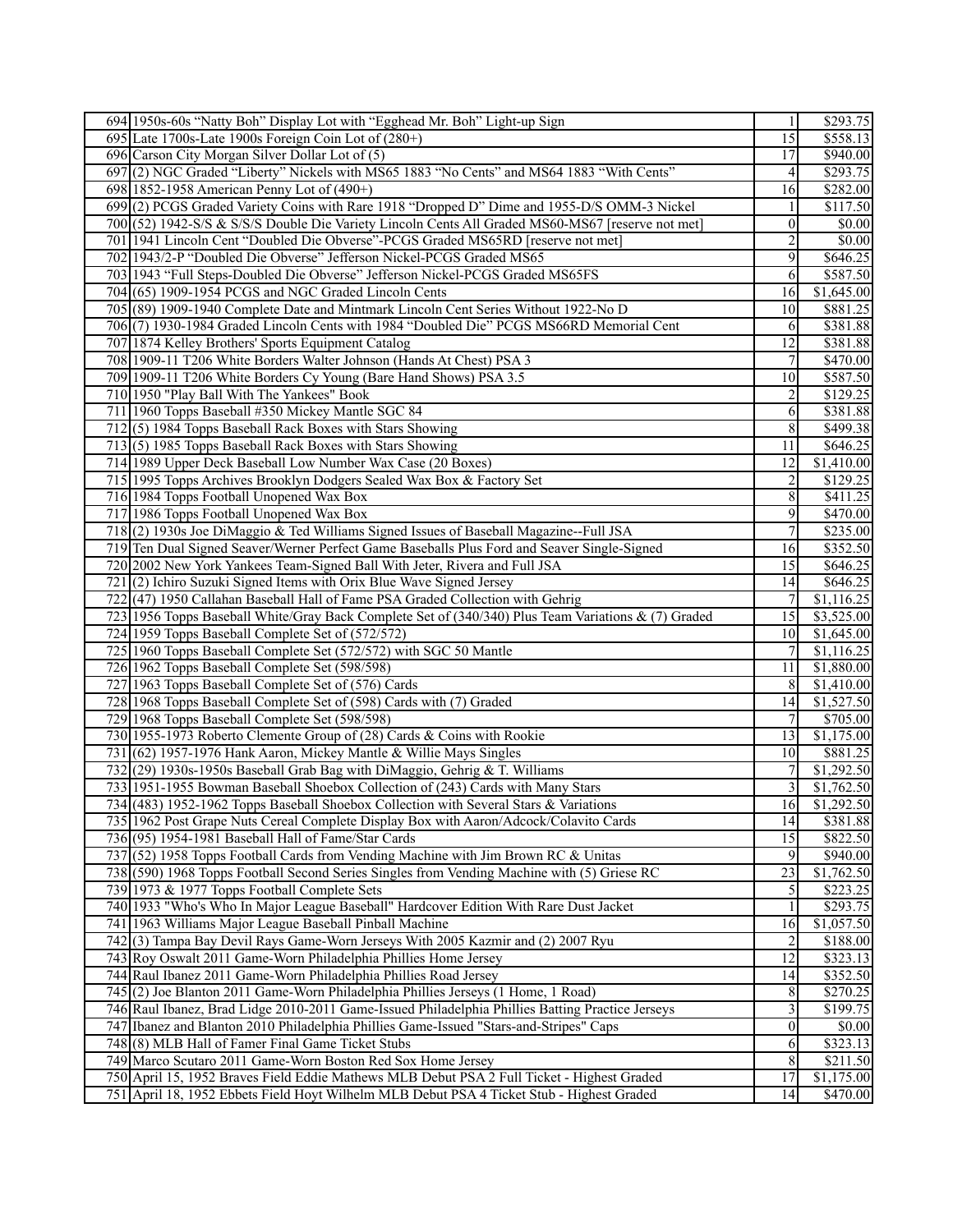|     | 752 April 12, 1965 Wrigley Field Steve Carlton MLB Debut Ticket Stub - PSA 5                                                                                                    | 13                    | \$440.63             |
|-----|---------------------------------------------------------------------------------------------------------------------------------------------------------------------------------|-----------------------|----------------------|
|     | 753 April 17, 1965 Fenway Park Jim Palmer MLB Debut PSA 5 (MK) Ticket Stub - Lone Graded                                                                                        | 8                     | \$282.00             |
|     | 754 April 14, 1966 Dodger Stadium Don Sutton MLB Debut PSA 4 Signed Ticket Stub - Lone Graded                                                                                   | $\boldsymbol{8}$      | \$293.75             |
|     | 755 May 17, 1970 Crosley Field Hank Aaron 3000th Hit Ticket Stub - PSA 2 (MK)                                                                                                   | 11                    | \$998.75             |
|     | 756 September 2, 1986 Wrigley Field Greg Maddux MLB Debut Full Ticket - PSA 7                                                                                                   | 1                     | \$293.75             |
|     | 757 October 4, 1987 Comiskey Park Reggie Jackson Final Game PSA 10 Full Ticket - Lone Graded                                                                                    | 6                     | \$235.00             |
|     | 758 August 28, 1990 HHH Metrodome Frank Thomas 1st Career HR PSA 4 Full Ticket - Lone Graded                                                                                    | $8\,$                 | $\overline{$270.25}$ |
|     | 759 November 6, 1992 Orlando Arena Shaquille O'Neal NBA Debut PSA 5 Ticket Stub - Lone Graded                                                                                   | $\mathfrak{S}$        | \$246.75             |
|     | 760 Multi-Sport Ticket Collection With 1984 Yankees Booklet and 1984 L.A. Rams                                                                                                  | $\vert 0 \vert$       | \$0.00               |
|     | 761 LeRoy Neiman Golf Lithograph Signed by (6) With Nicklaus, Palmer and Full JSA                                                                                               | 20                    | \$881.25             |
|     | 762(2) 1970 Donruss Odder Odd Rods & Silly Cycles Complete Sets                                                                                                                 | 7                     | \$188.00             |
|     | 763 "Batman" Autographed Collection of (6) with "Villains" Framed Display & Batmobile 8x10 - All JSA                                                                            | 8                     | \$235.00             |
|     | 764 1941 All-Star Game Program Signed by (17) With T. Williams, J. DiMaggio and Full JSA                                                                                        | $\overline{3}$        | \$705.00             |
|     | 765 (20) 1934-1951 Baseball Magazine Multi/Single-Signed Issues with (77) Signatures Plus (9) Unsigned                                                                          | 5 <sub>l</sub>        | \$381.88             |
|     | 766 (35) Perez-Steele Master Works Signed Cards with (5) Mantle & (5) Mays                                                                                                      | 26                    | \$1,880.00           |
|     | 767 500 Home Run Club Litho Signed by (11) With Mantle, Mays, Williams and Full JSA                                                                                             | 6                     | \$1,057.50           |
|     | 768 Autographed 1988 HOF Induction Day 10x8 Set of (8) With DiMaggio, Mantle and T. Williams                                                                                    | 7                     | \$705.00             |
|     | 769 J. DiMaggio, Mantle and T. Williams Signed Photograph - Full JSA                                                                                                            | 14                    | \$1,410.00           |
|     | 770 1940 World Series Program With (20) Signatures and Game 5 Ticket Signed by Greenberg - Full JSA                                                                             | $\vert 0 \vert$       | \$0.00               |
|     | 771 1951 Life Magazine With J. DiMaggio/Mantle Signed Photo - Full JSA                                                                                                          | $\overline{3}$        | \$352.50             |
|     | 772 Hall of Fame Bat Signed by (45) With T. Williams, Mays and Hunter - Full JSA                                                                                                | 13                    | \$1,175.00           |
|     | 773 Charlie Gehringer Signed Ball and Bat With "Mechanical Man" Inscription - Full JSA                                                                                          | 1                     | $\overline{$470.00}$ |
|     | 774 (15) Charles L. Gehringer Signed Flats with (5) Mechanical Man Inscriptions                                                                                                 | 1                     | \$293.75             |
|     | 775 1935 and 1937 Multi-Signed Navin Field Scorecards With J. DiMaggio and (3) Gehringer                                                                                        | 0                     | \$0.00               |
|     | 776(3) Autographed Life Magazine Covers With J. DiMaggio, Mantle and T. Williams - All Full JSA                                                                                 | $8\,$                 | \$763.75             |
|     | 777 1962 Life Magazine Post Cereal Ad With Card Tab Signed by Mantle - Full JSA                                                                                                 | $\overline{2}$        | \$246.75             |
|     | 778 Catching Greats Signed Photo With Bench, Berra, Campanella and Lopez - Full JSA                                                                                             | $\vert 0 \vert$       | $\overline{$0.00}$   |
|     | 779 Ebbets Field Lithograph Signed by (86) Franchise Greats With Campanella, Koufax and Full JSA [reserve no                                                                    | 12                    | \$0.00               |
|     | 780 MLB Alumni Reunion Poster Signed by (82) Hall of Famers With Mantle, T. Williams and Full JSA [reserve                                                                      | 7                     | \$1,527.50           |
|     | 781 Dick Perez "The Dream" Lithograph Signed by (82) Hall of Famers With DiMaggio, Mantle and Full JSA [re                                                                      | $\overline{7}$        | \$1,292.50           |
|     | 782(2) Autographed Warner Bros. Bugs Bunny Cels With J. DiMaggio and Mantle - Full JSA                                                                                          | 8                     | \$1,410.00           |
|     | 783(30) Perez-Steele Celebration Signed Postcards with Mantle Inscription                                                                                                       | 15                    | \$998.75             |
|     | 784 (51) Perez-Steele Signed Hall of Fame Postcards, Celebration & Greatest Moments                                                                                             | 11                    | \$881.25             |
|     | 785 Baseball Dominant Collection of (22) Autographed Flats with Triple Crown and DiMaggio                                                                                       | 16                    | $\overline{$881.25}$ |
|     | 786 Roger Maris Signed Full-Page Magazine Photo - Full JSA                                                                                                                      | 9                     | \$587.50             |
|     | 787 Mickey Mantle Signed Room Service Check - Full PSA/DNA                                                                                                                      | 1                     | $\overline{$470.00}$ |
|     | 788(10) Multi/Single-Signed Baseballs with "Batting Champs" & "No-Hit Club" Themed                                                                                              | 11                    | \$499.38             |
|     | 789 1961 Cincinnati Reds "NL Champs" Team Signed Baseball-Full JSA                                                                                                              | 13                    | \$470.00             |
|     | 790(40) Single Signed Hall of Famer Baseballs with Joe DiMaggio-No Duplicates                                                                                                   | 14                    | \$1,527.50           |
| 791 | (4) Single Signed Baseballs with Aaron, Koufax, Mays and Williams-Full JSA                                                                                                      | 18                    | \$646.25             |
|     | 792 Baseball Balance of Collection with 1941 A's Team Signed Ball & 1988 Multi-Signed All-Star Program                                                                          | 11                    | \$499.38             |
|     | 793 New York Yankees Autograph Lot of (7) With 1996 and 1999 Team-Signed Baseballs                                                                                              | 14                    | \$646.25             |
|     | 794 1931 Honus Wagner Testimonial Birthday Dinner Program Signed by Attendees                                                                                                   | 6                     | \$323.13             |
|     | 795 Ted Williams & Paul Waner Single-Signed Envelopes with Full JSA                                                                                                             | $\mathbf{1}$          | \$235.00             |
|     | 796 New York Yankees Autograph Lot of (5) With Jeter and Rivera                                                                                                                 | 12                    | \$411.25             |
|     | 797 (12) Multi-Signed New York Yankees Photos                                                                                                                                   | $\vert 4 \vert$       | \$763.75             |
|     | 798 Baseball Autographed Photograph Lot of (58) with 16x20s and 8x10s                                                                                                           | $\overline{5}$        | \$411.25             |
|     | 799 [Cal Ripken, Jr. Memorabilia Lot of (8) with (4) Signed/Inscribed Items including (2) Jerseys                                                                               | 19                    | \$587.50             |
|     | 800 Autographed Multi-Sport "Balance of Collection" Lot of (14) with Mays Jersey & (2) Pucks-Howe & Hull                                                                        | 14                    | \$822.50             |
|     | 801 1989 Detroit Tigers Police Jeff Robinson Signed 24x36 Promotional Poster (One of a Kind)<br>802(2) Multi-Signed Full Size Football Helmets with 49ers and Steelers-Full JSA | $\vert 0 \vert$<br>17 | \$0.00<br>\$587.50   |
|     | 803(10) Autographed Mini-Helmets with J. Brown, Sayers and Tarkenton                                                                                                            | 13                    | \$558.13             |
|     | 804 (22) Autographed Philadelphia Eagles Mini-Helmets with Van Buren and Bednarik                                                                                               | 14                    | \$558.13             |
|     | 805 Incredible Baltimore Colts Memorabilia/Autograph Lot with (5) Unitas and (2) Multi-Signed Displays                                                                          | $\vert 4 \vert$       | \$411.25             |
|     | 806 (31) Football Hall of Famer Single-Signed 16x20 and 8x10 Photographs with Montana                                                                                           | $\mathfrak{S}$        | \$470.00             |
|     | 807 (63) Contemporary Football Autographed Oversized Photos with (12) Stafford 16x20s                                                                                           | $\overline{9}$        | \$940.00             |
|     | 808 Multi-Sport Autograph Flats Collection of (40) With Jabbar, Wooden, Shaq                                                                                                    | $\,8$                 | \$270.25             |
|     | 809(6) Boston Sports Legends Signed Framed/Matted Litographs                                                                                                                    | 11                    | \$381.88             |
|     |                                                                                                                                                                                 |                       |                      |